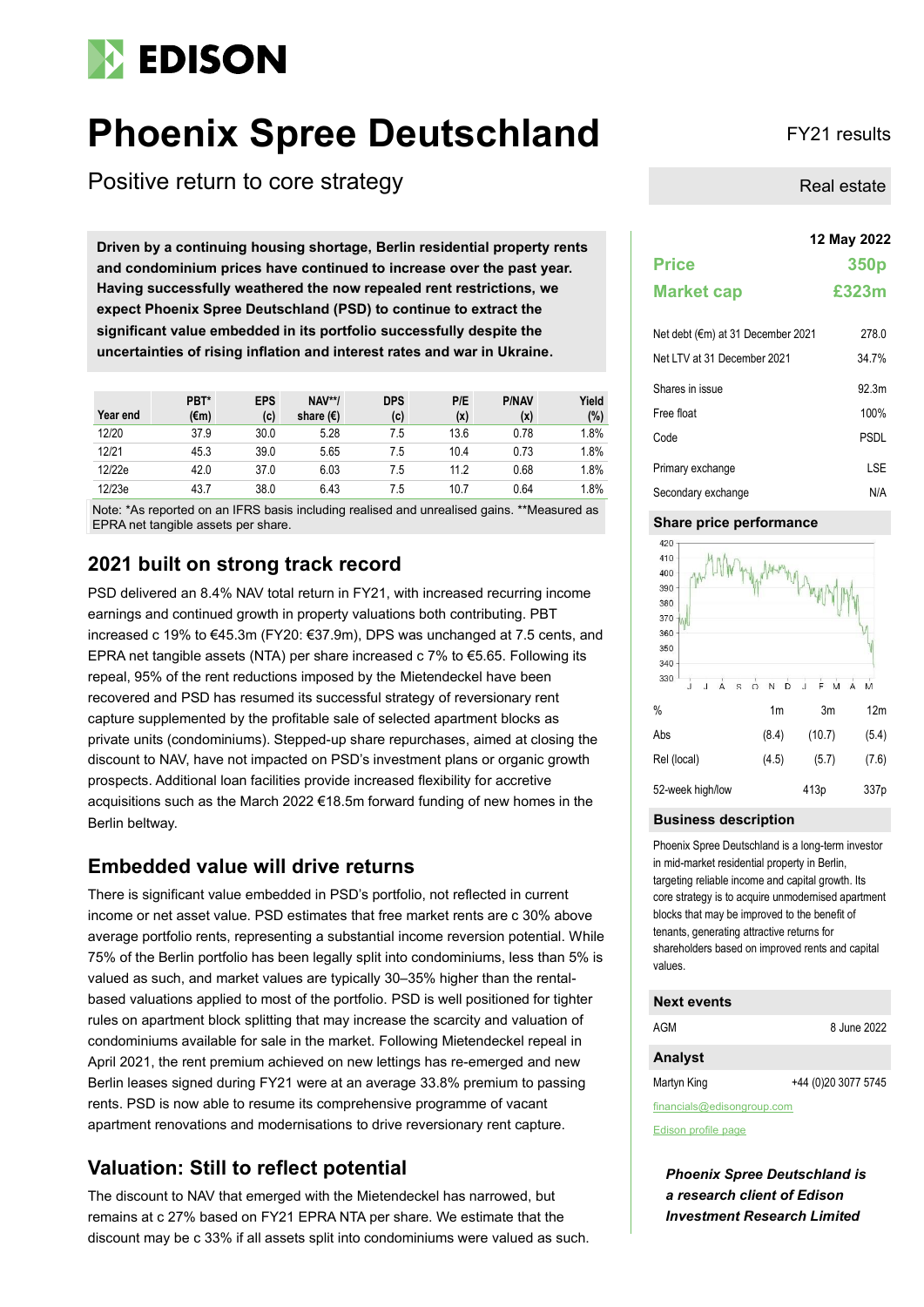

### **Investment summary**

Phoenix Spree Deutschland (PSD) is a Jersey-based, closed-ended investment company that was founded in 2007. It was initially listed on the Channel Islands Securities Exchange in 2007 and, after a period of strong growth, moved to a Main Market listing on the London Stock Exchange (LSE) in June 2015. It targets an attractive total return from residential property investment in the Berlin Brandenburg metropolitan region, predominantly within the city of Berlin. It is externally managed by QSix, a specialist real estate manager with an established track record of performance in the German residential property market.

PSD has a strong track record of creating value from a two-pronged strategy that comprises:

- ◼ acquiring under-rented apartment blocks at low valuations and actively managing them to capture reversionary rent potential and drive growth in recurring income and capital values. PSD estimates that the average free market value of rents for the portfolio is c 30% above average contracted rents per sqm per month of €9.6 and continues to increase, driven by local demand for accommodation, which significantly outstrips supply; and
- supplemented by the division and subsequent resale of selected apartment blocks as private units (condominiums) at market valuations, also continuing to rise, realising significant value compared with the values reflected in the portfolio valuation.

Refurbishment and subsequent re-letting of vacated units at a premium to existing rents, and closer to market rent levels, is the key driver of reversionary capture in the German market with its restrictive Federal rent laws. The Mietendeckel, introduced by the Berlin state authorities in early 2020, sought to reduce or cap Berlin rents for a five-year period and disrupted PSD's strategy until it was ruled unconstitutional and repealed in April 2021. Far from resolving the underlying fundamental issue of a shortage of housing, the Mietendeckel reduced the number of available rental apartments and discouraged investment in new stock, and the market remained resilient. Similarly, the pandemic has had little direct impact on PSD's performance, and it has continued to extract the value embedded in its portfolio, generating an FY21 accounting total return of 8.4%, in line with its 8–10% pa medium-term target. As we discuss in the following section, PSD has significantly exceeded its target returns in recent years.

While war in Ukraine, the sharp rise in inflation and upward pressure on interest rates have created uncertainty in capital markets,<sup>1</sup> the capture of rent reversion through re-letting should support medium-term rental growth, irrespective of market rental growth. PSD is yet to see any impact on investor appetite for residential real estate in its market, in keeping with continuing investor support for real assets and, while transaction activity may slow, we would expect PSD to be able to continue sales of condominiums at a premium to book value, albeit at a reduced pace.

Additional opportunities for growth include exploiting underutilised space in the footprint of the existing portfolio, adding units in attic space for example, and further accretive acquisitions, for which capital funding is available.

### **Management and governance**

PSD has an experienced board with a diverse range of non-executive directors who bring a wealth of experience in real estate, corporate finance, investment funds and capital markets. The board is chaired by Robert Hingley, appointed in June 2015, with over 30 years' experience as a corporate

<sup>1</sup> The German Statistical Office reported a 7.8% year-on-year inflation rate for April 2022. The German 10 year bond has increased from a negative c 0.1% to a positive c 1% in 2022 year to date. The EU policy rate remains at a negative 0.5% where it has been held since 2014.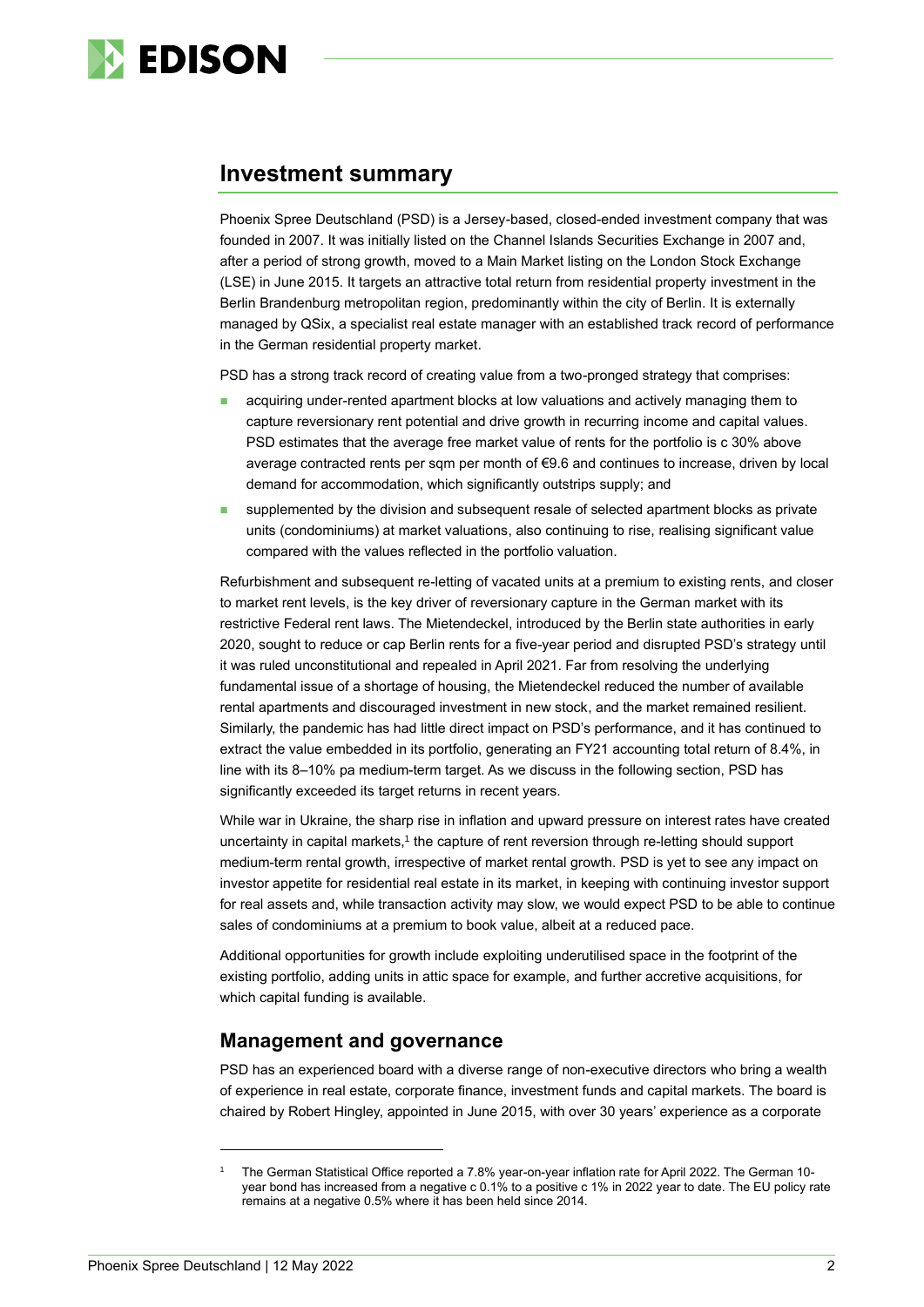

finance adviser. Full biographies can be found on the [company's website.](https://www.phoenixspree.com/our-business/corporate-governance/our-board/) The board has appointed QSix as the external property adviser, an independent and owner-managed specialist real estate manager with more than £1bn in assets under management, with offices in London and Berlin. Founded in 2006, QSix consists of a team of experienced real estate investment professionals with an established track record in the German residential property market. It advises PSD on property acquisitions and disposals, supervises the renovation of properties, provides oversight of the property managers and reviews tenant selection. It also advises on the initiation of bank finance and the preparation of business plans.

### **Investment adviser fees**

The property adviser receives a portfolio and asset management fee calculated annually as:

- 1.2% on EPRA net tangible assets of less than €500m.
- 1.0% on EPRA net tangible assets of €500m or more.

The property adviser is also entitled to fees relating to property transactions and debt financings, lettings and investor relations activities. A capex monitoring fee (7% of capex) is also payable to the investment adviser and this is reported in the financial statements within capital expenditure.

The property adviser is also entitled to a performance fee calculated as 15% of the excess by which annual EPRA NTA total return exceeds 8% pa on a cumulative basis measured over consecutive three-year periods, subject to a high watermark, and payable and settled in shares.

## **We forecast strong track record of returns to continue**

PSD has a consistently strong track record of NAV total return<sup>2</sup> generation and has exceeded its 8-10% pa medium-term target range in each full year since its listing transferred to the Main Market of the LSE in 2015. This remained the case during FY20/21 despite the temporary introduction of the Mietendeckel. Total returns in the period have been driven by capital growth, which reflects the current low running income yield on the portfolio and the company's strategy of unlocking the reversionary income potential that is embedded within it. Our forecasts indicate that returns will continue within or around the target range during FY22 (8.1%) and FY23 (7.8%). Not included in our forecasts is the the potential positive impacts of fair value gains on interest rate derivatives, used for interest rate hedging, that are likely as a result of higher market interest rates, further NAV enhancing share repurchases, or accretive acquisitions.

### **Exhibit 1: NAV total return history\***

|                                    | <b>FY16</b> | <b>FY17</b> | <b>FY18</b> | <b>FY19</b> | <b>FY20</b> | <b>FY21</b> | FY15-21 | FY22e | FY23e |
|------------------------------------|-------------|-------------|-------------|-------------|-------------|-------------|---------|-------|-------|
| Opening NAV per share $(\epsilon)$ | 2.28        | 2.73        | 4.11        | 4.58        | 4.92        | 5.28        | 2.28    | 5.65  | 6.03  |
| Closing NAV per share $(\epsilon)$ | 2.73        | 4.11        | 4.58        | 4.92        | 5.28        | 5.65        | 5.65    | 6.03  | 6.43  |
| Dividends paid ( $\in$ cents)      | 5.80        | 6.20        | 7.35        | 7.50        | 7.50        | 7.50        | 41.85   | 7.50  | 7.50  |
| NAV total return                   | 22.2%       | 52.6%       | 13.1%       | 9.3%        | 8.8%        | 8.3%        | 165.5%  | 8.1%  | 7.8%  |
| Capital return                     |             |             |             |             |             |             | 147.2%  |       |       |
| Income return                      |             |             |             |             |             |             | 18.3%   |       |       |
| Annualised total return            |             |             |             |             |             |             | 17.7%   |       |       |

Source: Phoenix Spree historical data, Edison Investment Research. Note: \*Based on EPRA NAV/NTA per share.

# **Resilience driven by fundamentals**

PSD's resilience during the uncertainties of the Mietendeckel and throughout the pandemic reflect the strong fundamentals of the Berlin market. Berlin is the most populous city in Germany (3.8

The change in NAV/NTA adjusted for dividends paid in the period.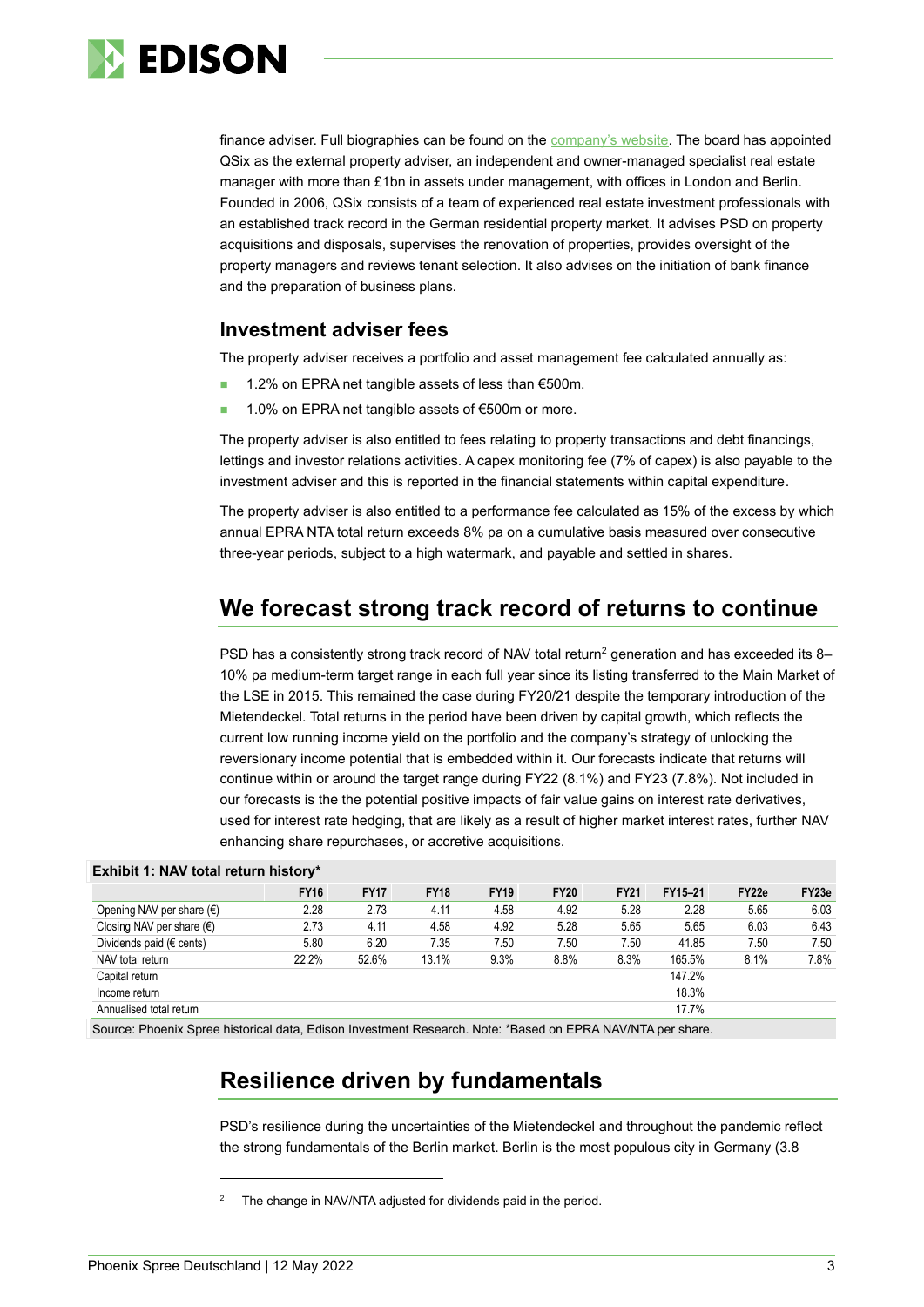

million people) and represents the largest rental housing market in Germany (almost 2m units, according to the Berlin-Brandenburg Statistical Office, BBSO). The city's population has grown in recent years, primarily due to net inward migration, encouraged by relatively low rent levels compared with other metropolitan areas and a strong job market. Over the past two years, population growth has levelled off, in part due to the pandemic but also the Mietendeckel, which reduced the number of apartments available to rent. Net inward migration was negative in 2021 for the first time in 20 years, albeit only slightly. PSD expects net inward migration to strengthen when restrictions associated with COVID-19 are permanently removed. On 5 April, the government announced a significant easing of national restrictions, although entry rules for incoming travellers were maintained.

Over many years, housing demand has been driven by an increasing number of single and twoperson households and a rising number of employed persons, in addition to population growth. While the supply of new homes has increased, it has remained well below the level needed to satisfy this growing demand. Berlin faces a chronic shortage of affordable housing, with well over 100 applicants per rental flat, far outstripping any other German city. <sup>3</sup> Negatively affected by the Mietendeckel, last year's building permits represented less than 1% of Berlin housing stock. In the event that net inward migration picks up, the shortage of available housing stock could be exacerbated still further.

Reflecting the shortage of housing, rents and condominium prices have risen strongly. The German property agent Guthmann estimates that median asking rents for existing properties increased more than 4% in 2021 and have increased by an average c 10% pa over the past 10 years. <sup>4</sup> Jones Lang LaSalle (JLL) estimates that the median asking price for owner-occupied apartments increased by 11.6% year-on-year in H221 and by an average c 14% over five years. <sup>5</sup> JLL also estimates Berlin residential market investment transactions at a record €26.2bn in 2021, including c €2.5bn in sales (c 15,000 residential and commercial units) to the State of Berlin as a condition of the acquisition of Deutsche Wohnen by Vonovia.

### **Political environment**

Having started from a relatively low level, Berlin rents and condominium prices remain relatively affordable in a European context. Average Berlin rents are still below those in Munich, Frankfurt and Hamburg but it is the pace of growth in Berlin that is driving resistance to further increases.

<sup>3</sup> PSD annual report 2021.

<sup>4</sup> Guthmann, Berlin Real Estate Report 2022.

<sup>5</sup> JLL, Residential market in Germany, February 2022.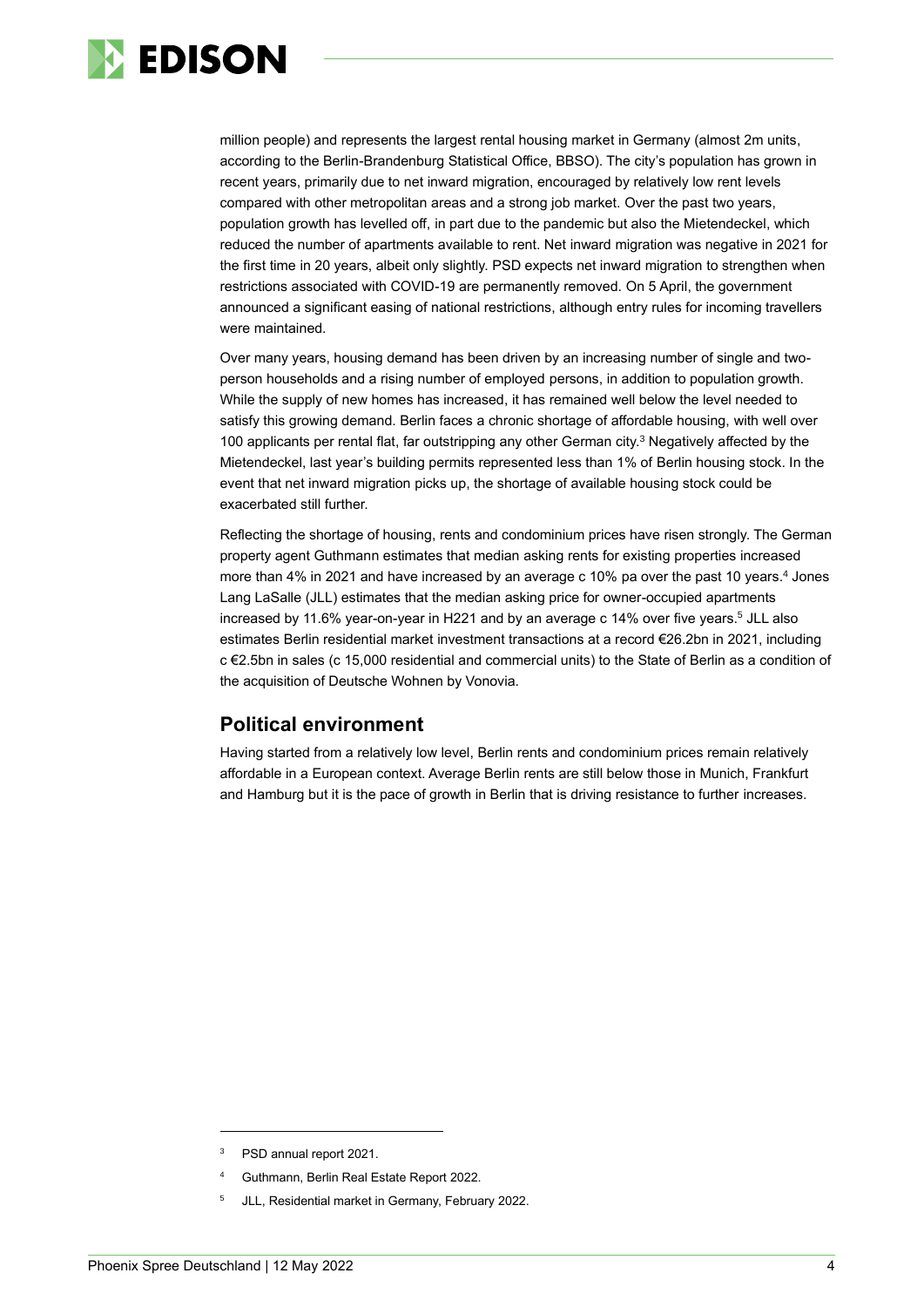

#### **Exhibit 2: Property values per sqm (€) in European capital cities**



#### **Exhibit 3: Average monthly rent per sqm (€) in selected cities**



The Mietendeckel was a failed political response to the housing crisis, reducing the supply of rental accommodation and inhibiting development of new stock. This was followed in September 2021 by a referendum on whether to nationalise housing units owned by large private sector landlords. Although non-binding, the referendum received the support of 56% of those who voted. However, expropriation would do nothing to resolve the underlying shortage of housing and, according to the Senate of Berlin's own estimate, would have cost up to €36bn in compensation. Key elements in solving the housing crisis are reckoned to include a simplification of the bureaucratic process for bringing forward new developments and redensification. PSD believes that the new federal government, consisting of the SPD, Greens and FDP, holds out the prospect of a more stable legal framework for the residential property sector for the foreseeable future. While it expects the general direction of policy initiatives will continue to be towards tightening tenant protections, particularly in areas with overstretched housing markets, it believes there is now a recognition that blunt policy instruments, such as the Mietendeckel, are not the best way to address housing market imbalances. Rather, the new government appears to be shifting its focus towards increasing the supply of housing and, with a target of 400,000 new homes per year, the new coalition is ahead of the previous government´s goals.

## **Discount narrowing strategy**

PSD shares had historically traded at around net asset value or higher until mid-2019 as anticipation of the Mietendeckel began to build, ahead of its temporary implementation in 2020. The shares responded positively to Mietendeckel repeal, but are yet to close the discount that had emerged despite the 8 June 2021 adoption by the board of a more proactive share buyback strategy.<sup>6</sup> This takes advantage of the discount, while aiming to ensure that the share price better reflects the underlying net asset value. During FY21, PSD repurchased c 4.5m shares or 4.5% of the total for an aggregate consideration of c £17.7m (392p per share), representing a 17.8% discount to the end-FY20 EPRA NTA per share. Share repurchases have continued into FY22, with

PSD first introduced a buyback programme in October 2019, under which it had 'passively' repurchased c 5.1% of the issued share capital to manage downside risk to the share price.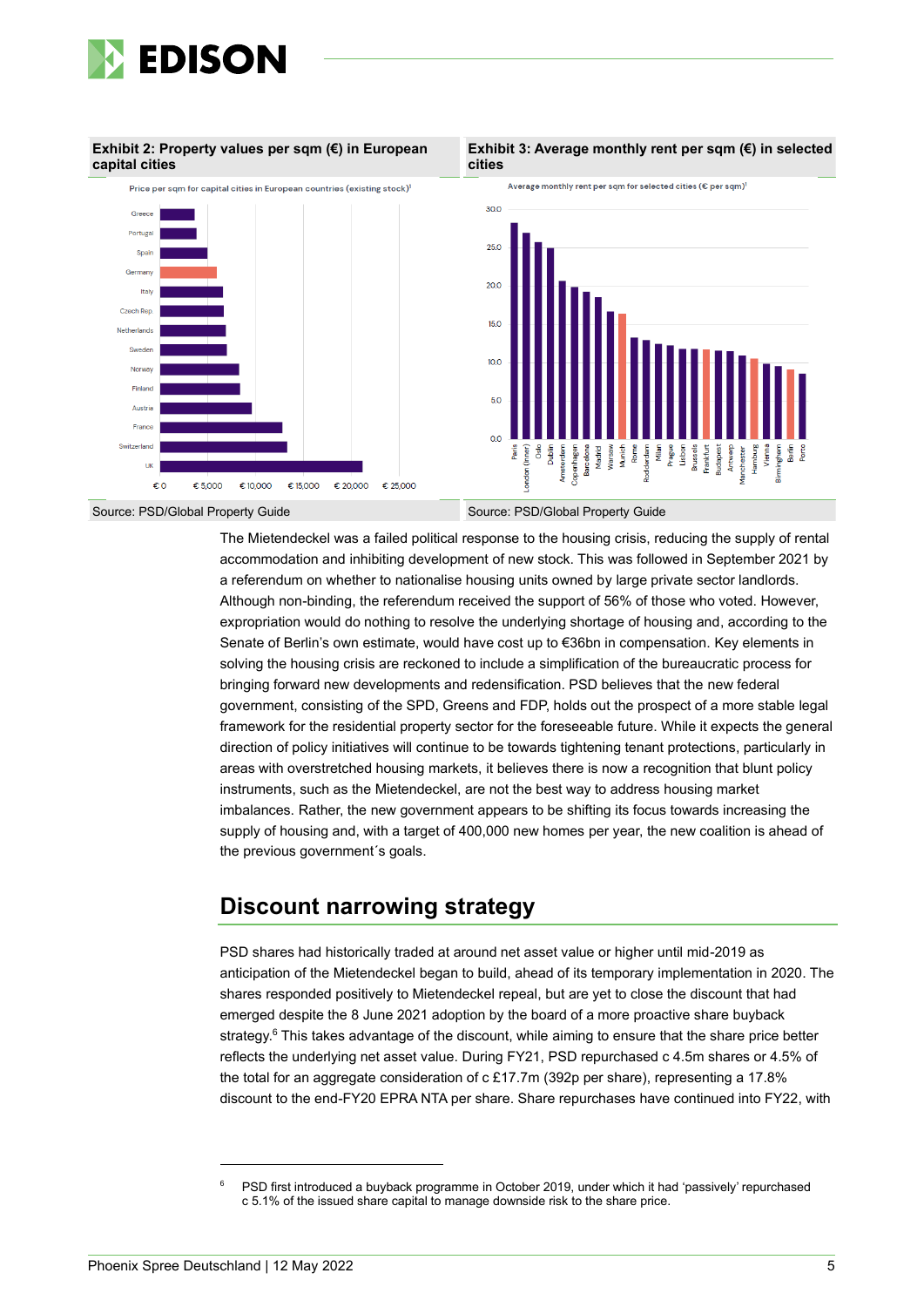

an additional c 0.5m shares acquired at an average price of 376p, a 20.7% discount to the end-FY21 EPRA NTA per share.<sup>7</sup>

Share repurchases have been funded from a combination of existing cash resources, refinancing and condominium sale proceeds, and PSD says that this has been achieved without impacting on investment plans or organic growth prospects.



#### **Exhibit 4: Price to NAV history**

Source: Refinitiv data as at 11 May 2022

Despite the share repurchase programme, the discount to NAV has remained stubbornly wide at c 27% currently, with the share price failing to keep pace with NAV growth and, more recently, weakening with markets in response to rising inflation and bond yields, exacerbated by the crisis in Ukraine. Compared with sector peers, this is a very positive result with PSD shares c 5% lower over the year compared with an average for peers of c 25%. Excluding PSD, the group is trading on a median c 0.5x P/NAV.



**Exhibit 5: Peer group share price performance comparison (May 2021 = 100)**

Source: Refinitiv data. Note: GCP = Grand City Properties, LEG = LEG Immobilien, VNA = Vonovia, PSD = Phoenix Spree.

Calculated by PSD at £/€1.191.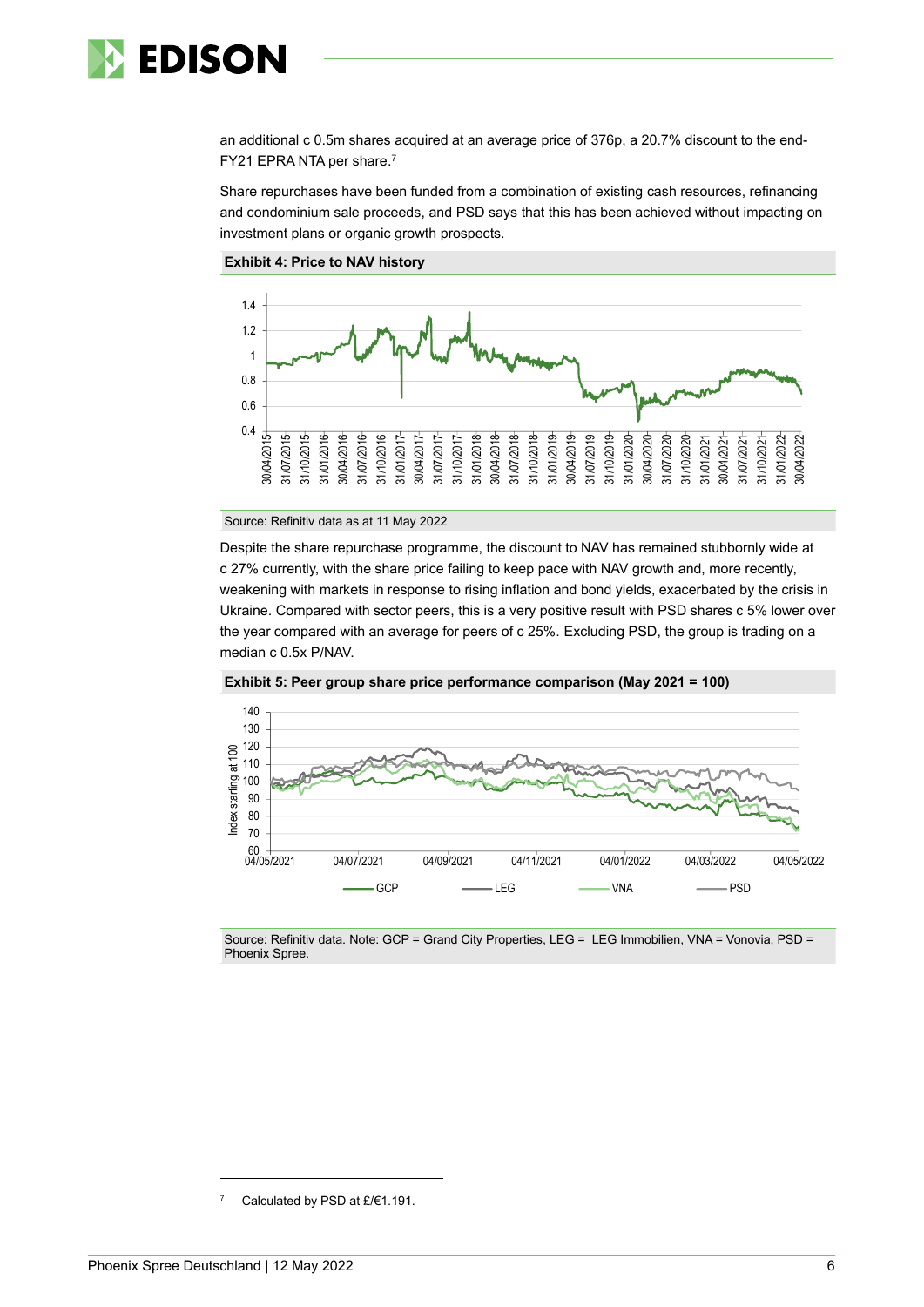

## **Portfolio developments: Reversionary capture enhanced by condominium sales and capital recycling for growth**

### **Portfolio summary**

The external valuation of the portfolio at 31 December 2021, conducted by JLL, was €801.5m or an average €4,225 per sqm and reflecting a fully occupied net yield of 2.4%. The EPRA topped-up net initial yield<sup>8</sup> at end-FY21 of 2.0% was slightly lower than the 2.1% at end-FY20.

| ______________________________ |                                    |                         |                               |                                   |                                   |                                |                                    |                           |                        |
|--------------------------------|------------------------------------|-------------------------|-------------------------------|-----------------------------------|-----------------------------------|--------------------------------|------------------------------------|---------------------------|------------------------|
|                                | <b>Valuation</b><br>$(\epsilon m)$ | <b>Valuation</b><br>(%) | Value per<br>sqm $(\epsilon)$ | Annualised net<br>contracted rent | Annualised net<br>contracted rent | Net contracted<br>rent per sqm | <b>Fully occupied</b><br>net vield | <b>Vacancy</b><br>by area | <b>EPRA</b><br>vacancy |
|                                |                                    |                         |                               | (€m)                              | $(\%)$                            | (€)                            | (%)                                | $(\%)$                    | (%)                    |
| Berlin rental                  | 711.5                              | 89                      | 4.331                         | 17.9                              | 89                                | 9.7                            | 2.3                                | 6.2                       | 2.6                    |
| Brandenburg                    | 51.2                               | 6                       | 3.145                         | 1.4                               |                                   | 9.9                            | 2.9                                | 28.9                      | 8.7                    |
| Berlin Cond.                   | 38.8                               | 5                       | 4.256                         | 0.9                               | 4                                 | 9.1                            | N/A                                | 8.5                       | N/A                    |
| <b>Total portfolio</b>         | 801.5                              | 100                     | 4,225                         | 20.3                              | 100                               | 9.6                            | 2.4                                | 8.4                       | 3.1                    |
| Source: PSD                    |                                    |                         |                               |                                   |                                   |                                |                                    |                           |                        |

### **Exhibit 6: Portfolio summary**

The portfolio comprises 97 buildings, providing 2,569 residential units and 138 commercial units. The properties are mainly classic 'Altbau', built before 1914, and typically five-storey buildings, each containing 20–40 units, made up of one- to three-bedroom apartments, often with shops or other commercial units on the ground floor. Structural alterations to buildings of this age and design are often easier than would be the case for some more modern post-war buildings and environmental risks such as asbestos are far less likely. Central Berlin accounts for c 95% of the portfolio by number of units, valuation and annualised contracted rents. This mainly comprises assets that are valued on the balance sheet at 'rental valuation' and those that are carried at 'condominium valuations'. The balance of the portfolio is located in the surrounding State of Brandenburg, where in December 2019 PSD acquired a 259-unit apartment complex for c €40.6m (excluding costs), located in Blankenfelde‐Mahlow, a municipality 7km south of central Berlin. The property is a former army barracks, offering significant asset management potential from the completion of refurbishment and development, leasing and reversion. In March 2022, PSD announced that it had exchanged contracts to acquire a portfolio of 17 newbuild, semi-detached, residential properties (34 houses) located Erkner, Brandenburg, for a purchase price of €18.5m (see below). Both assets benefit from positive demand-supply fundamentals and strong transport links to central Berlin.

### **Continuing like-for-like valuation and rental growth**

On a like-for-like basis, excluding the impact of disposals, valuations increased by 6.3% in the year (3.7% in H221), supported by market rent growth, progress with condominium splitting and certain asset-specific factors. The end-FY20 valuation had assumed implementation of the Mietendeckel and the resulting negative impact on rental income, for the full five-year term, and the positive valuation impacts of its repeal were softened by the high probability attached to such an outcome by property investors, with pricing continuing to harden despite the uncertainty.

Among other differences, the EPRA topped-up net initial yield is based on current passing rent/occupancy and also includes an allowance for the notional costs that would be incurred by a buyer of the properties.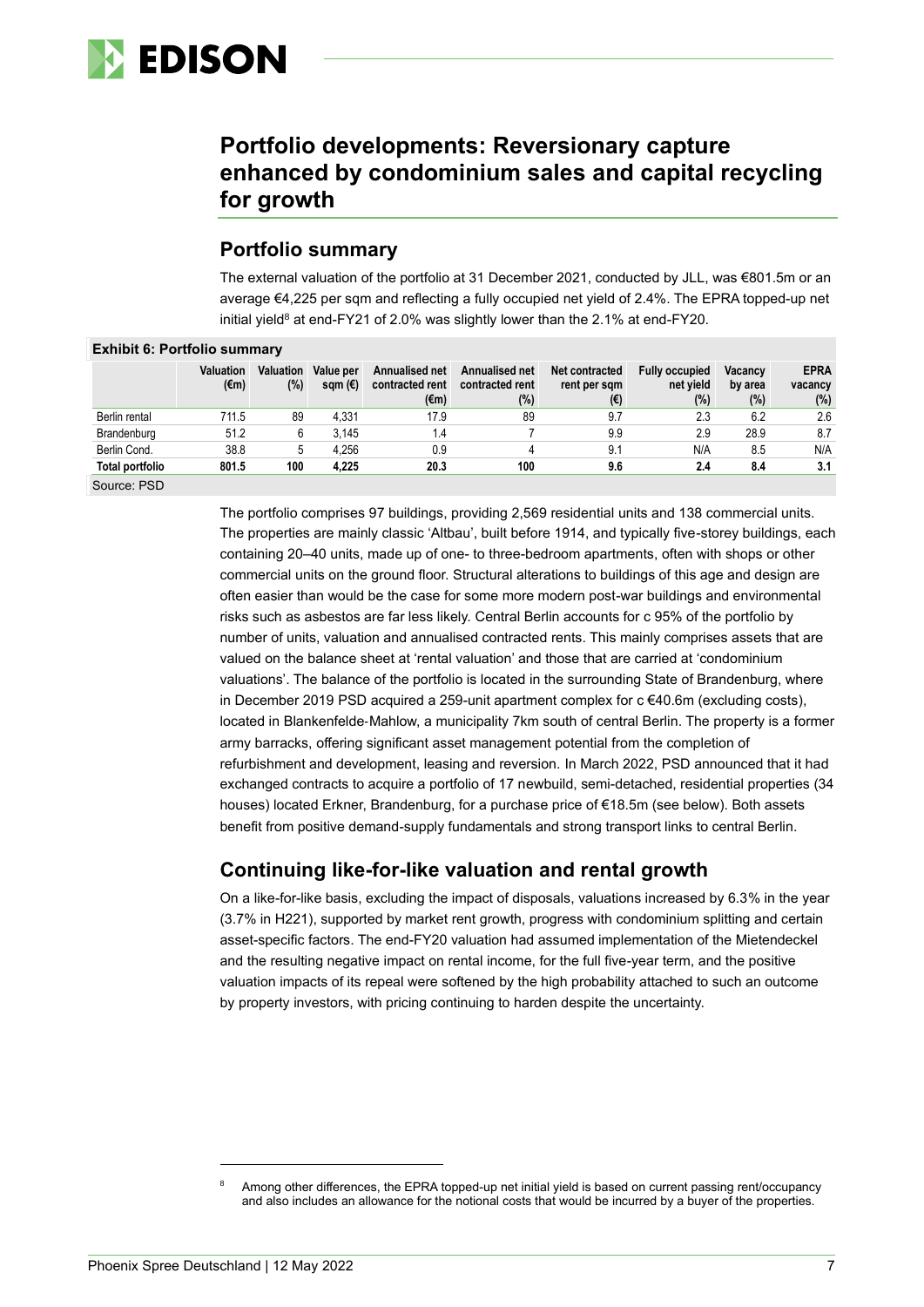

**Exhibit 7: Like-for-like valuation gains and portfolio growth**



**Exhibit 8: Like-for-like rental growth and contracted rents**



#### Source: Phoenix Spree Source: Phoenix Spree

Despite 75% of Berlin residential units being legally designated as condominiums, with positive indications for valuation, this is only partially reflected in the portfolio valuation. Just eight of the 97 properties are valued as condominiums with an aggregate value of €38.8m (less than 5% of the total portfolio valuation). Condominium market values are typically 30–35% higher than the rentalbased valuations that apply to units within the portfolio that do not currently have condominium permission (25% of the Berlin portfolio). As the condominium-splitting process develops in stages through to eventual sale of selected units, the independent external valuation process, based on a discounted cash flow methodology, applies a progressively lower discount rate, capturing some of the potential valuation uplift that is expected to result from sale. The difference between the market values of condominium units and their carried values represents additional capital upside embedded in the portfolio that is not reflected in net asset value (see page 14).

The process is illustrated in Exhibit 9, although this will not accurately reflect actual outcomes. The illustration points to a final 12.5% uplift at the point of sale (135%/120%), although in FY21, for example, the average achieved sales value per sqm for condominium units was 21.7% ahead of the December 2020 book value for each property.

#### **Exhibit 9: Illustrative impact of condominium splitting and sale on valuation**



Source: Phoenix Spree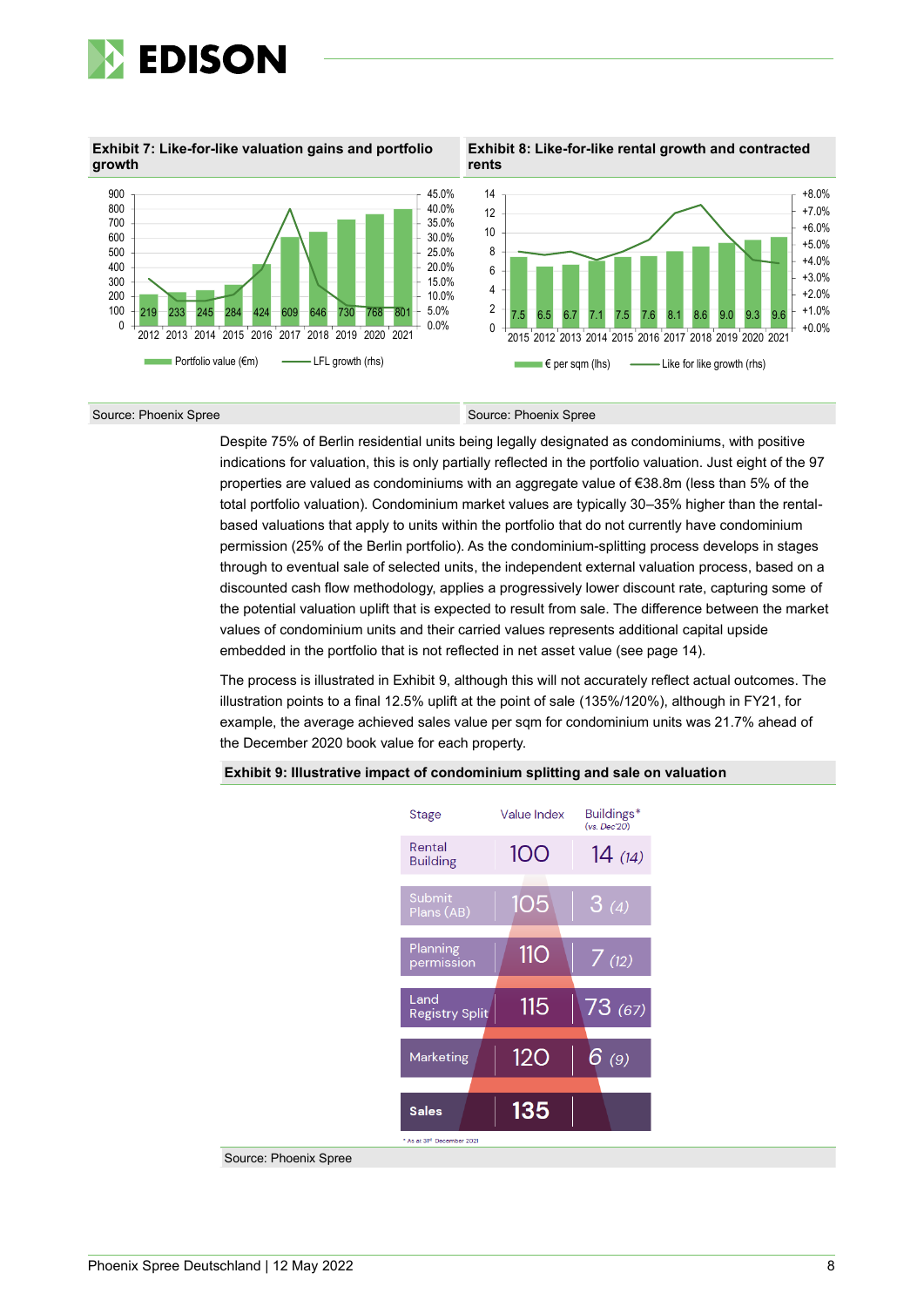

Annualised contracted gross rent roll at end-FY21 was €20.3m or an average €9.6 per sqm per month. On a like-for-like basis, rents per sqm increased by 3.9% during the year and, reflecting higher vacancy, like-for-like rental income by 1.6%. By area, vacancy increased to 8.4% compared with 6.8% at end-FY20, reflecting an increase in refurbishment activity following the repeal of the Mietendeckel, which in turn resulted in a higher number of newly modernised apartments returning to market for re-letting. On an EPRA basis, excluding properties that remain under refurbishment, vacancy was at a low level of 3.1%, but up from 2.1% at end-FY21.

### **With restrictions on rent increases, refurbishment drives reversionary capture**

Aside from the temporary introduction of the Mietendeckel, existing legislation has acted to slow the increase in the rents that can be applied to tenancies already in place. For older tenancies, rent increases are limited to a maximum of 15% over a three-year period, with a minimum of 15 months between increases. The increases have been pegged to local market levels, as determined by a local government rent table (the Mietspiegel), which calculates a reference rate every two years and is based on rent data collected over the preceding four years, and which therefore typically lags free market levels. Once a tenant vacates a property, the landlord has been able to increase rents up to a maximum 110% of the reference rate unless the property has been comprehensively modernised. Only a minority of PSD's tenants pay Mietspiegel table rents with the significant majority paying rents above this level, reflecting the fact that refurbished apartments can be re-let at levels which fall outwith the Mietspiegel prescribed limits. Refurbished apartments can be re-let at free market rents and this is the key driver of reversionary capture. Although the regulatory drag on rent increases for existing tenancies acts as a disincentive for tenants to vacate, some tenant turnover is inevitable, and it has typically been at a level of c 10% pa. Around half of the vacated units will generally be modernised, at a cost of €20,000–30,000 each, prior to re-letting at a substantial premium to previous in-place rents.

With some variation year to year, the average premium on the re-letting of refurbished apartments over in-place rents in the five years to end-FY21 was 35%. During FY21, across the portfolio, 240 new leases were signed, representing a letting rate of c 10.2% of occupied units. The average rent achieved on net lettings was €12.2 per sqm per month, a level that was 4.4% higher than in the prior year, and 26.8% above the previous passing rent for those apartments. There has been a tendency for the premium to narrow in recent years, which is largely attributable to portfolio mix. The overall letting premium has been suppressed by the Brandenburg acquisition in 2019 where rents start from a higher level and where free market rents are lower than those being achieved in central Berlin. Looking solely at the Berlin portfolio, the reversionary premium achieved was 33.8%, in line with FY20.

| $\blacksquare$ |                                        |                                                     |                      |
|----------------|----------------------------------------|-----------------------------------------------------|----------------------|
|                | Average contracted rent per<br>sqm (€) | Average new contracted rent<br>per sqm $(\epsilon)$ | Reversionary premium |
| 2012           | 6.6                                    | 7.9                                                 | 20%                  |
| 2013           | 7.0                                    | 9.1                                                 | 30%                  |
| 2014           | 7.4                                    | 9.8                                                 | 32%                  |
| 2015           | 8.0                                    | 11.2                                                | 40%                  |
| 2016           | 7.7                                    | 10.6                                                | 38%                  |
| 2017           | 8.1                                    | 11.9                                                | 47%                  |
| 2018           | 8.5                                    | 12.0                                                | 41%                  |
| 2019           | 9.0                                    | 11.9                                                | 32%                  |
| 2020           | 9.3                                    | 11.7                                                | 25%                  |
| 2021           | 9.6                                    | 12.2                                                | 27%                  |
|                |                                        |                                                     |                      |

#### **Exhibit 10: Portfolio-wide reversionary capture**

Source: Phoenix Spree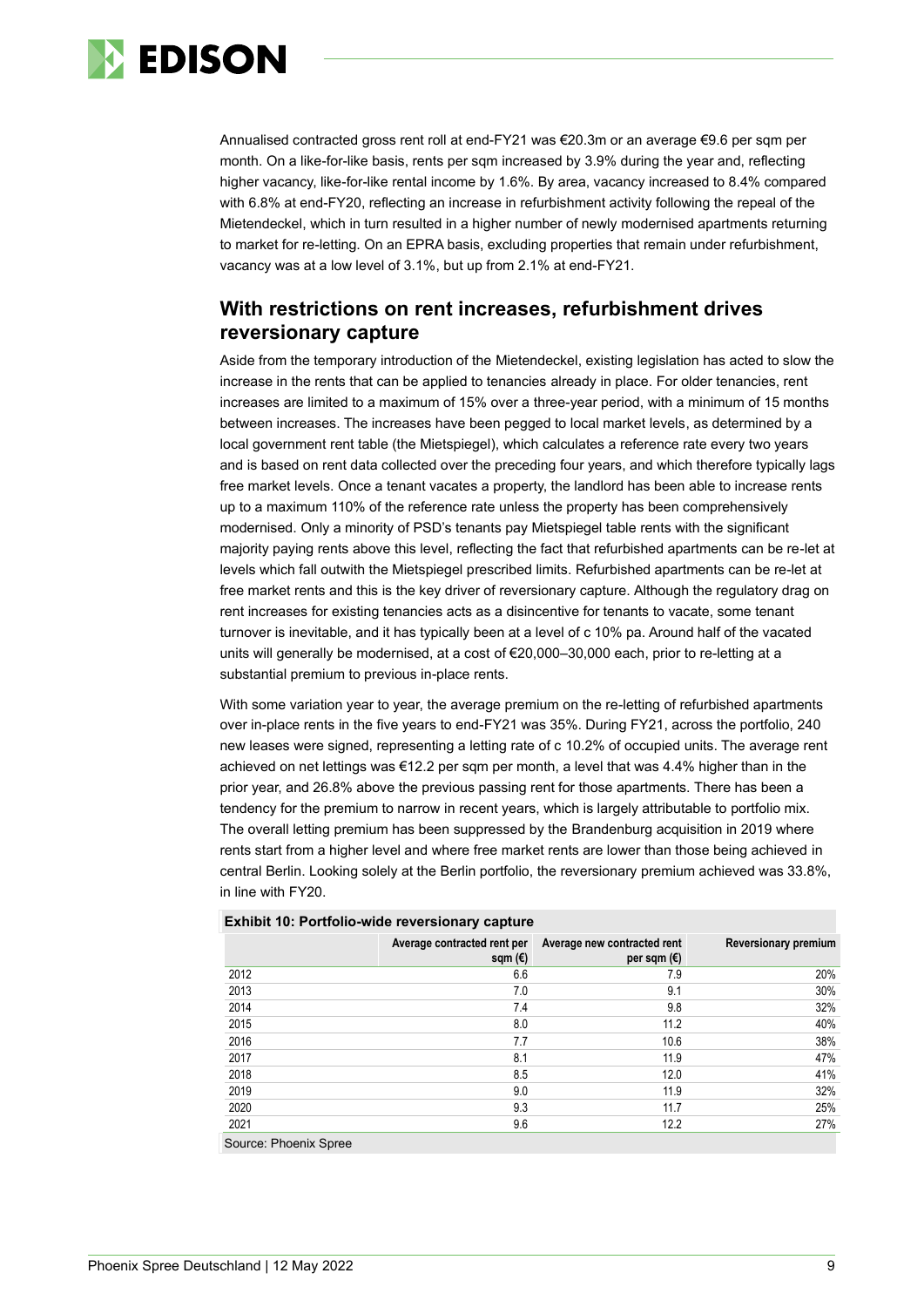

### **Condominium sales unlocking value**

Reflecting an overall shortage of Berlin housing, the market sales values per square metre for individual apartments/condominiums is at a significant premium to the value of tenanted apartment blocks. As a result PSD has been able to selectively crystallise the value embedded in the portfolio by dividing and selling blocks of apartments as individual condominiums. The process is subject to full regulatory approval and involves the legal splitting of the freeholds in properties that have been identified as being suitable for condominium conversion. PSD estimates that the uplift in market valuation from a pure rental property to that of a fully permissioned, fully separated condominium is c 35%.

New federal government legislation is likely to grant legal powers to state authorities to ban the conversion of rental apartments into condominiums. With 75% of its portfolio already legally designated as condominiums, PSD is well placed for any change. It is also hopeful that existing applications covering a further 10% of the portfolio, more than half of which in the late stages, may still proceed. PSD expects the new measures to increase the scarcity of condominiums available for sale across the market, further exacerbating the supply-demand imbalance that currently exists, with a likely positive valuation impact on its condominium assets.

PSD's prime strategy and preference has been to extract the full value embedded in the portfolio through reversionary capture. However, sales have been a useful way to demonstrate the value inherent in the portfolio while generating free cash flow for distributions.

PSD notarised for sale a record €15.2m of condominiums in FY21, a 4.1% increase on FY20, with a particularly strong performance in H221 (€10.9m) as the effects of the Mietendeckel and pandemic lockdowns receded. A total of 37 residential and commercial condominium units were notarised at an average value of €4,988 per sqm, an 18.3% premium to the end-FY20 book value. Residential condominiums were notarised at a 21.7% premium to book value.

Since end-FY21 PSD has reported on the notarisation for sale of 16 condominium units and one attic unit for an aggregate consideration of €7.8m.

## **Investing for growth**

Investment for growth increased in FY21, including stepped up refurbishment activity following the removal of Mietendeckel uncertainty, ongoing renovation of the Brandenburg asset acquired in 2019, further work on bringing assets into a position to be sold as condominiums, and asset management to exploit under-utilised space.

Investment in the existing portfolio increased to €4.7m from €3.6m in FY20, with an acceleration in H221 following the repeal of the Mietendeckel. Refurbishment had been completed on around half the 259 units acquired in 2019 in Brandenburg and refurbishment of the remaining units is scheduled to complete this year, a little later than originally expected due to the pandemic. The asset has additional potential for the construction of a further 60 units.

In H221, PSD commenced an asset management project, involving building out the attic and renovation of existing commercial units to create a total of seven new residential units. The total construction budget is €3.9m and the first of the units is expected to be available for sale or rental in H222. The company also has building permits to renovate the attic space in 19 existing assets to create a further 45 units for sale as condominiums or as rental stock, although no decision has yet been taken to proceed.

Including investment in development activities, capex amounted to €9.5m (FY20: €4.2m). An additional €1.7m (FY20: €1.6m) was spent on maintaining the assets.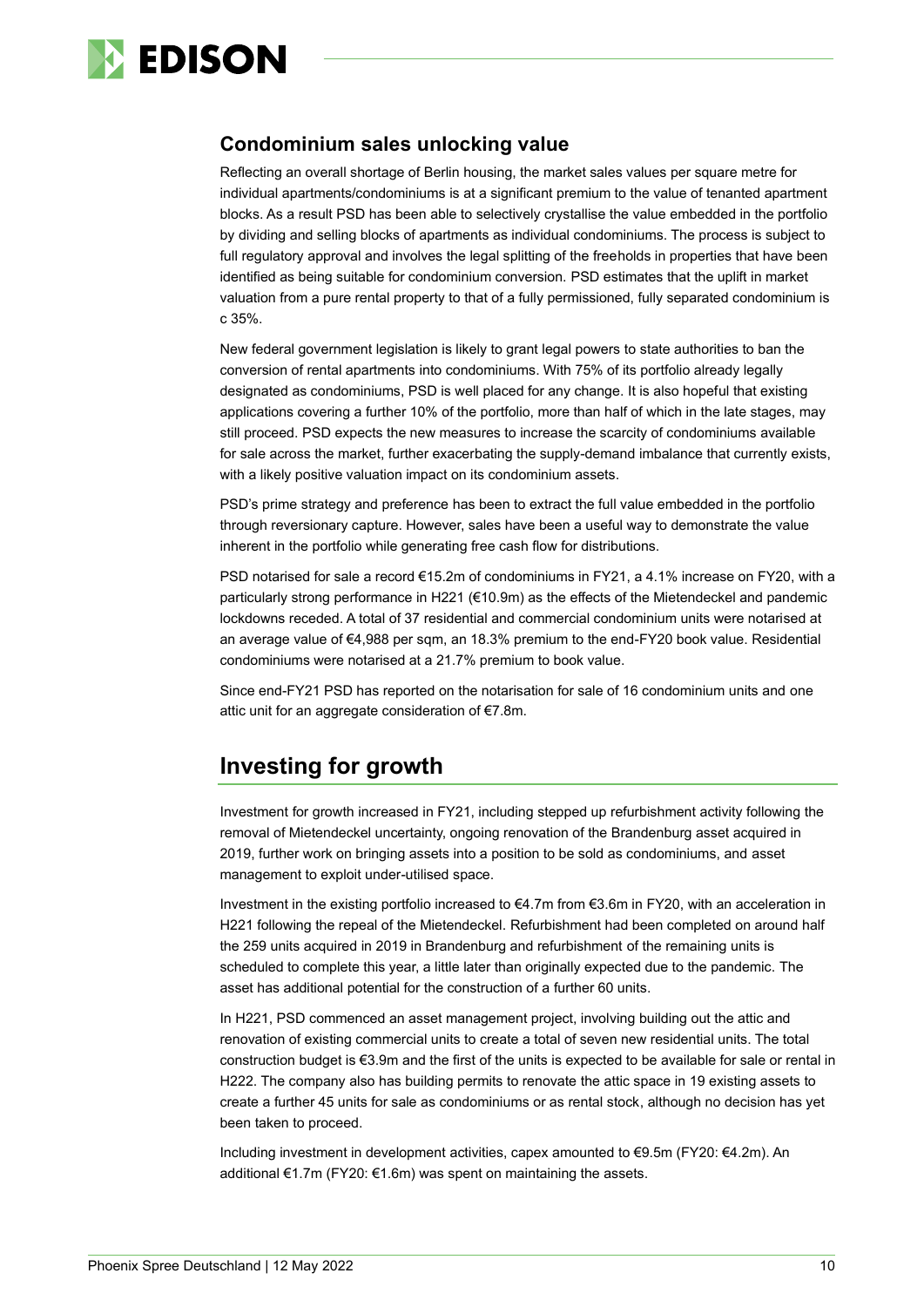

#### **Exhibit 11: Portfolio investment summary**

| €m                               | <b>FY21</b> | <b>FY20</b> |
|----------------------------------|-------------|-------------|
| Investment in existing portfolio | 4.7         | 3.6         |
| Development                      | 4.4         | 0.3         |
| Other                            | 0.4         | 0.3         |
| <b>Total investment</b>          | 9.5         | 4.2         |
| Maintenance expense              | 1.7         | 1.6         |
| Source: Phoenix Spree            |             |             |

### **Acquisitions**

PSD continues to review potential acquisition opportunities that will both meet its strict investment return requirements (a target internal rate of return of at least 8%) and compare favourably against the alternative of share buy-backs. In March 2022 it announced an exchange of contracts to forward fund and acquire a portfolio of 17 environmentally efficient, new-build, semi-detached residential properties (34 houses) for a purchase price of €18.5m. The property is located in Erkner, in Brandenburg, within the Berlin Beltway, adjacent to the new Tesla Giga factory, which is being constructed at a cost of €4bn and is expected to employ around 40,000 staff, significantly more than Erkner's 12,000 population. PSD expects the factory to generate migration from central Berlin, leading to increased rents and property values. PSD will fund the costs of construction as these progress and will acquire the property at the agreed price on completion, with no broker commission (typically c 6%) incurred. PSD estimates a prospective gross yield at completion, based on current market rents, of 3.5%. Completion is expected in Q424 and before then the company expects significant market rental growth. The acquisition is entirely debt funded through a new €45m acquisition debt facility agreed with Natixis in January (discussed in the financial section below) at a low fixed cost of c 2%.

## **ESG in focus**

Amid a continuing move towards more sustainable, socially and environmentally friendly accommodation, the Europe-wide drive towards carbon neutrality by 2050 is increasingly embedded in the decision-making process of real estate investors and landlords. For investors, the issues surrounding the benchmarking of environmental credentials are complex and still evolving. While the environmental benefits that are available from the operation of well-designed new-build properties is clear, the refurbishment and modernisation of existing buildings, which is the core of PSD's strategy, will in many instances represent a more sustainable solution when the CO<sub>2</sub> emissions produced during demolition and construction, and the production of building materials (embedded carbon) is taken into account. Industry data gathered by PSD suggests this typically represents three-quarters or more of all emissions across the entire life cycle of a new build property completed to modern efficiency standards. This embedded carbon is released almost entirely during the demolition and construction phases, with an immediate impact on the environment, in contrast to long-term existing stock where these emissions have already been incurred. A comprehensive carbon emission tax, capturing embedded carbon, would tip the scales in favour of the refurbishment of existing property should it be introduced. In this direction, the EU is developing plans to tax the carbon emissions embedded in goods imported from outside the EU. Meanwhile, the new German federal coalition government has already declared its intention to look more closely at the use, impact and measurement of embedded carbon.

For the financial year ended 2021, PSD intends to report on its ESG and carbon emissions strategy in a separate report, compliant with EPRA ESG reporting standards. We expect this to be available in H222. We expect a focus on enhancing the energy efficiency of refurbishments including the effectiveness of insulation, windows and heating systems. PSD does not control the energy consumption of tenants, but the introduction of sub-metering may offer possibilities to incentivise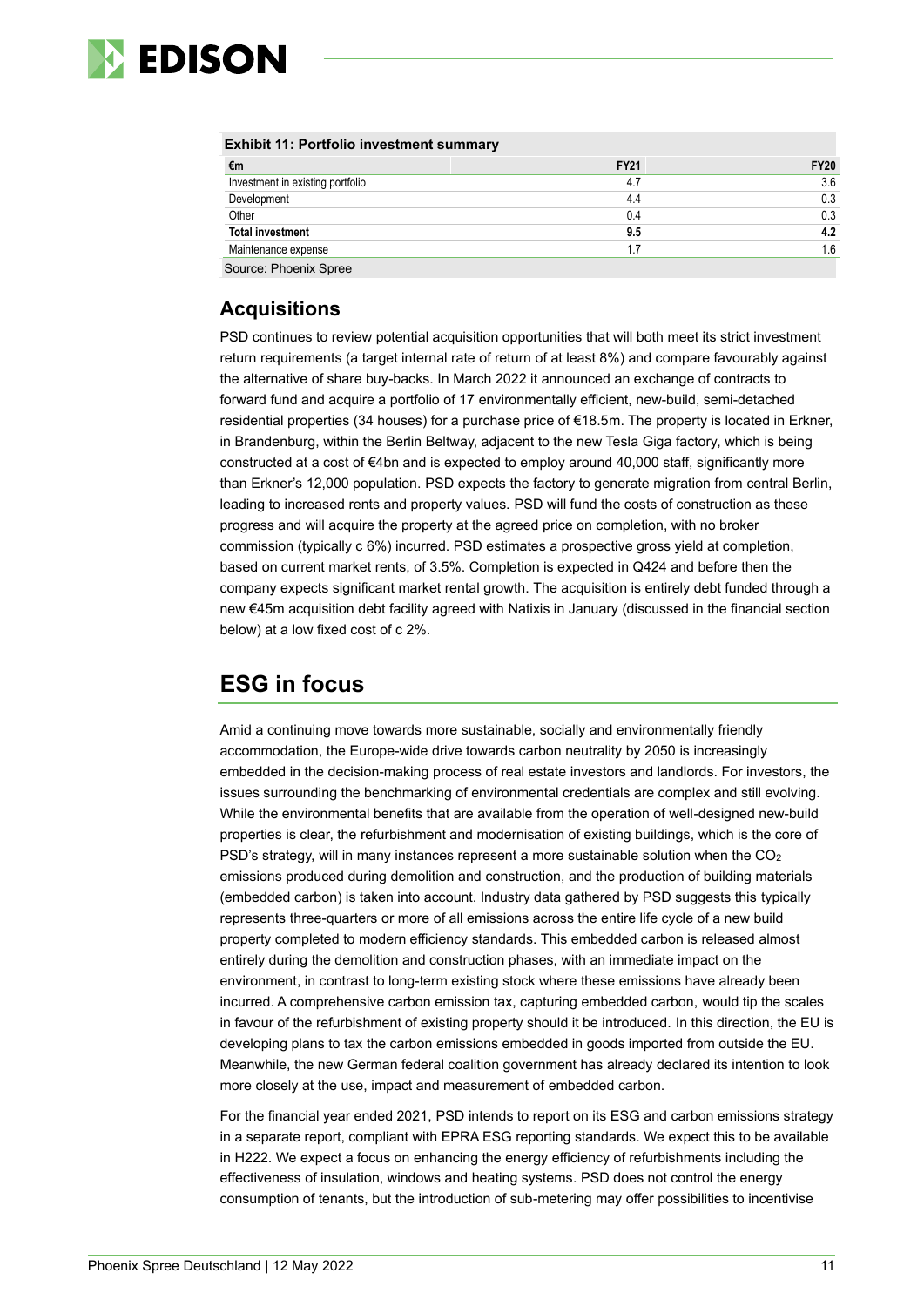

reduced energy use. We would expect any measures introduced to seek a balance between investment returns and the satisfaction of tenants in addition to the expected environmental benefits. The ESG screening process that is now embedded in all investment decisions is reflected in the recent Erkner acquisition. The technical design of the asset provides high energy-saving standards with geothermal heat pumps and electric vehicle charging stations for every unit, resulting in it being given a KfW 55<sup>9</sup> energy efficiency rating, which PSD says is one of the highest ratings that newbuild housing properties can be given.

# **Financials**

| <b>Exhibit 12: Summary of FY21 financial performance</b> |             |             |                  |                             |
|----------------------------------------------------------|-------------|-------------|------------------|-----------------------------|
| €m unless stated otherwise                               | <b>FY21</b> | <b>FY20</b> | <b>FY21/FY20</b> | <b>Edison FY21 forecast</b> |
| Revenue                                                  | 25.8        | 23.9        | 8%               | 25.9                        |
| Total property expenses                                  | (16.1)      | (16.4)      | $-2%$            | (15.5)                      |
| Gross profit                                             | 9.7         | 7.5         | 30%              | 10.3                        |
| Administrative expenses                                  | (3.4)       | (3.3)       | 6%               | (3.0)                       |
| Gain on disposal of investment property                  | 1.5         | 2.2         |                  | 1.9                         |
| Fair value movement on investment property               | 38.0        | 41.5        |                  | 36.6                        |
| Property advisor performance fee                         | (0.3)       | 0.4         |                  | (0.6)                       |
| <b>Operating profit</b>                                  | 45.4        | 48.3        | $-6%$            | 45.1                        |
| Net finance charge                                       | (7.5)       | (8.2)       | $-9%$            | (7.4)                       |
| Change in fair value of interest rate derivatives        | 7.3         | (2.2)       |                  | 3.6                         |
| Profit before tax                                        | 45.3        | 37.9        | 20%              | 41.4                        |
| Tax                                                      | (7.9)       | (7.6)       |                  | (7.4)                       |
| Profit after tax                                         | 37.4        | 30.3        | 23%              | 33.9                        |
| Non-controlling interest                                 | (0.1)       | (0.5)       |                  | (0.3)                       |
| Attributable profit after tax                            | 37.3        | 29.8        | 25%              | 33.6                        |
| EPS ( $\in$ cents)                                       | 39          | 30          | 30%              | 35                          |
| DPS ( $\in$ cents)                                       | 7.5         | 7.5         | $0\%$            | 7.50                        |
| EPRA NTA per share $(\epsilon)$                          | 5.65        | 5.28        | 7%               | 5.65                        |
| <b>EPRA NTA total return</b>                             | 8.4%        | 8.8%        |                  | 8.4%                        |
| Gross debt at nominal value                              | (288.4)     | (291.4)     |                  | (290.2)                     |
| Cash                                                     | 10.4        | 37.0        |                  | 22.0                        |
| Net debt                                                 | (278.0)     | (254.4)     |                  | (268.2)                     |
| Net LTV                                                  | 34.7%       | 33.1%       |                  | 33.9%                       |

Source: Phoenix Spree historical data, Edison Investment Research FY21 forecast

Key highlights from the FY21 results include:

- Revenues (rents plus service charges paid by tenants) increased 8% y-o-y to €25.8m. Total property expenses benefited from a higher proportion of service charges recoverable from tenants and were 2% lower y-o-y. Gross profit increased 30% to €9.7m compared with €7.5m in FY20 and we estimate included the recovery of c €0.8m of backdated rents in respect of rent reductions under the Mietendeckel effective in H220. 10
- Administrative charges increased 6% to  $€3.4$ m, and the property advisor performance fee was €0.3m following a €0.4m write-back in FY20.
- Realised (€1.5m) and unrealised (€38.0m) gains of €39.5m remained strong but a little below the FY20 level (€43.7m).
- ◼ Operating profit was 6% lower at €45.4m.
- Net finance charges were 9% lower at €7.5m, primarily due to a non-repeat of the €0.6m debt redemption fee in FY20. The fair value movement on interest rate swaps (hedging interest rate

<sup>9</sup> The KfW is a German state-owned investment and development bank, especially active in promoting energy efficient housing.

The H220 back rents were not accounted for as income in FY20 as the Mietendeckel remained in place but are included in FY21.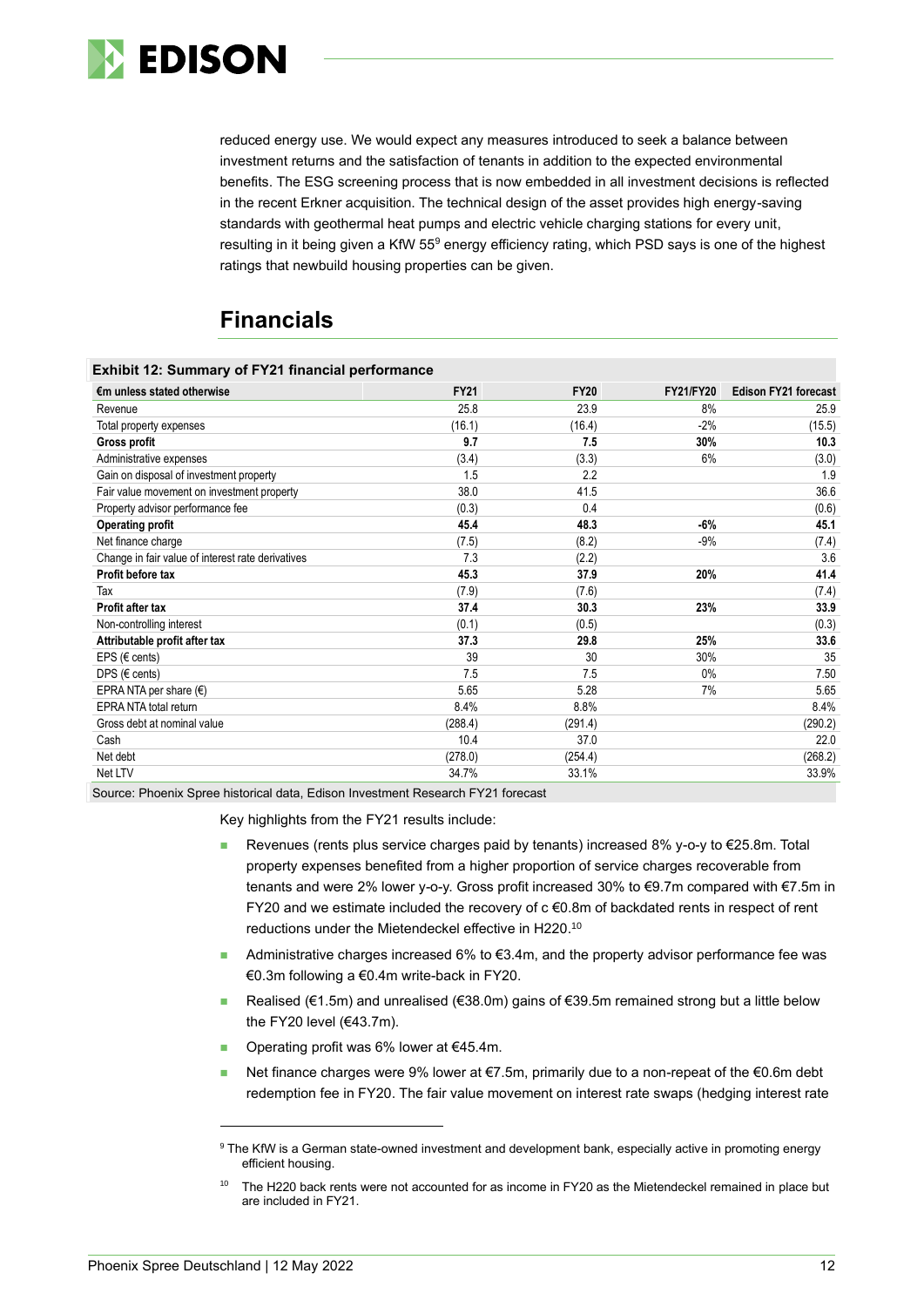

exposure) was €7.3m compared with a negative €2.2m in FY20, reflecting the increase in market interest rates in the period.

- Profit before tax and attributable net profit both increased strongly year-on-year, by 23% and 25% respectively. EPS was up 30% to €0.39 compared with €0.30 in FY20 and DPS was unchanged at 7.5 cents.
- EPRA NTA per share increased 7% to  $\epsilon$ 5.65 and, including dividends paid, the accounting total return was 8.4%.

PSD's financial returns are driven by capital growth, reflecting the current low running income yield on the portfolio, the capital growth that results from the impact of steady reversionary rent capture on portfolio valuation, and valuation upside crystalised by the condominium sale strategy. As a result, recurring income earnings as measured by the EPRA reporting standard, widely used across the sector, have historically been negative but were close to break-even in FY21. We forecast this trend to continue as rent reversion continues to contribute to current income.

#### **Exhibit 13: EPRA earnings**

| €m                                               | 2019   | 2020   | 2021   | 2022e  | 2023e  |
|--------------------------------------------------|--------|--------|--------|--------|--------|
| IFRS attributable profit after tax               | 22.3   | 29.8   | 37.3   | 35.2   | 36.7   |
| Adjust for:                                      |        |        |        |        |        |
| Change in fair value of investment property      | (41.5) | (41.5) | (38.0) | (42.1) | (43.0) |
| Profit/(loss) on disposal of investment property | (0.9)  | (2.2)  | (1.5)  | (1.0)  | (1.0)  |
| Change in fair value of financial instruments    | 12.8   | 1.8    | (7.0)  | 0.1    | 0.1    |
| Deferred tax adjustment                          | 5.8    | 7.1    | 8.1    | 6.6    | 6.8    |
| Non-controlling interests                        | 0.2    | 0.5    | 0.2    | 0.4    | 0.4    |
| <b>EPRA</b> earnings                             | (1.3)  | (4.5)  | (0.8)  | (0.8)  | (0.1)  |
| EPRA EPS $(E)$                                   | (1.25) | (4.61) | (0.88) | (0.88) | (0.09) |

Source: Phoenix Spree

## **Forecast changes**

As Exhibit 12 shows, the FY21 results were broadly in line with our expectations. Although gross profit was slightly lower (higher property costs) this was made up at the operating profit level by higher valuation movements and a lower property advisor performance fee accrual. Including a more positive movement in the fair value of interest rate derivatives than we had allowed for (driven by the increase in market interest rates) PBT was c 9% ahead of our forecast and EPS c 11%. The change in the value of interest rate derivatives is excluded from EPRA NTA, leaving EPRA NTA per share in line with our expectations.

Our FY22e total return of 8.1% is slightly down on our previous forecast, including relatively modest reductions in gross profit and property gains of €0.9m to €9.8m and €0.9m to €43.1m respectively. The former is driven by the increase in refurbishment activity with a short-term impact on occupancy (by area) and the latter by a slower rate of condominium splitting (from the high level of 75% already achieved), partly offset by an increase in the pace of condominium notarisations.

|        | <b>EXIMPLE 14. ESUMBER UPGALE SUMMER</b> |      |                  |            |     |               |                             |      |                  |            |     |                              |            |      |                |
|--------|------------------------------------------|------|------------------|------------|-----|---------------|-----------------------------|------|------------------|------------|-----|------------------------------|------------|------|----------------|
|        | Gross profit $(\epsilon m)$              |      |                  | EPS(c)     |     |               | EPRA NTA/share $(\epsilon)$ |      |                  | DPS (c)    |     | <b>EPRA NTA total return</b> |            |      |                |
|        | <b>New</b>                               | Old  | Change<br>$(\%)$ | <b>New</b> | Old | Change<br>(%) | <b>New</b>                  | Old  | Change<br>$(\%)$ | <b>New</b> | Old | Change<br>$(\%)$             | <b>New</b> | Old  | Change<br>(pp) |
| 12/22e | 9.8                                      | 10.7 | (7.9)            | 37         | 40  | (7.8)         | 6.03                        | 6.04 | (0.2)            | 7.5        | 7.5 | 0.0                          | 8.1%       | 8.3% | (0.2)          |
| 12/23e | 10.7                                     | N/A  | N/A              | 38         | N/A | N/A           | 6.43                        | N/A  | N/A              | 7.5        | N/A | N/A                          | 7.8%       | N/A  | N/A            |
|        | Source: Edison Investment Research       |      |                  |            |     |               |                             |      |                  |            |     |                              |            |      |                |

### **Exhibit 14: Estimate undate a**

Our key forecasting assumptions are:

We have included share repurchases up to the date of this report but have not assumed additional share repurchases. Our forecast condominium sales are at a level that we would deem 'normal' and are not linked to the level of repurchases.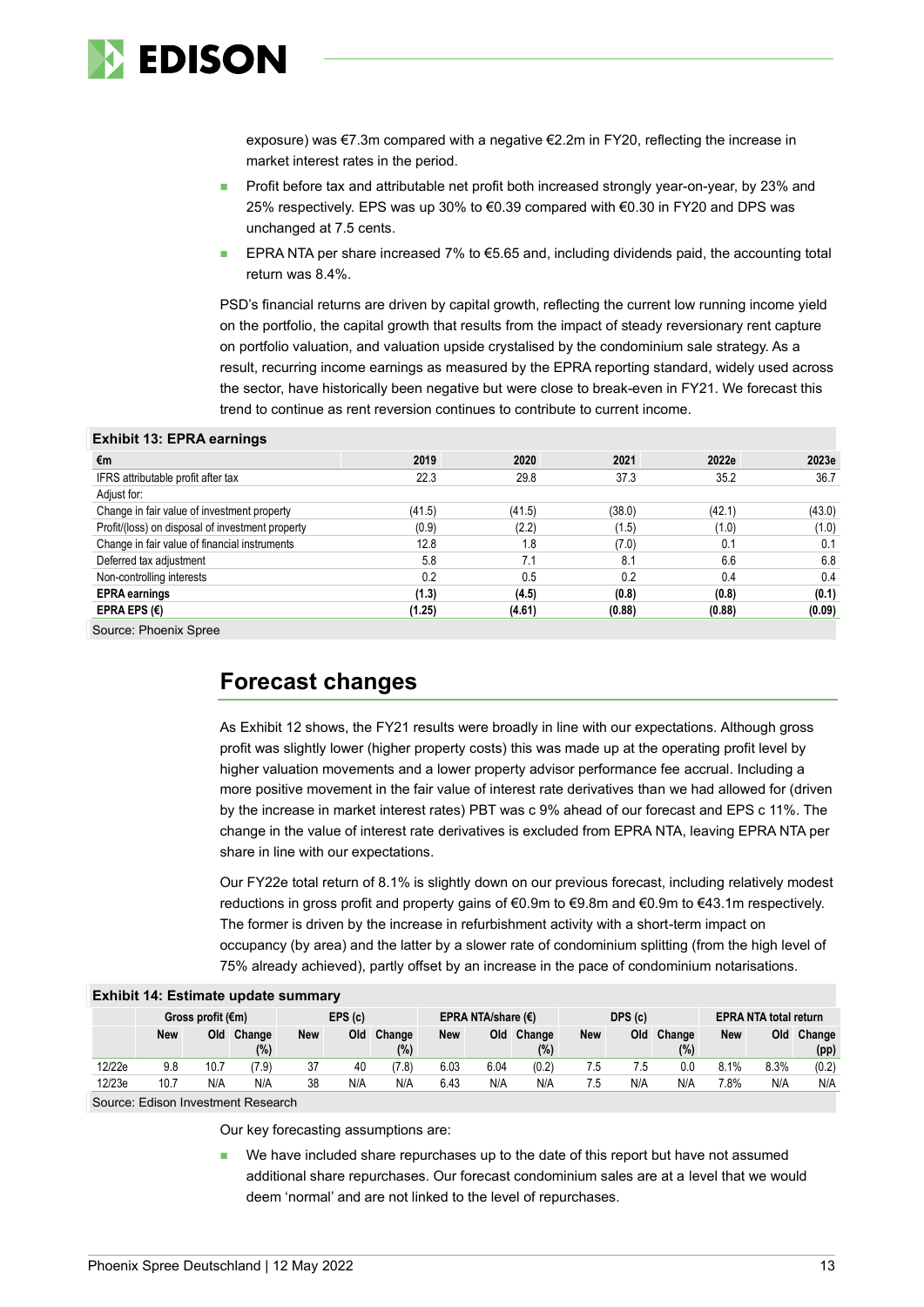

- Average rental like-for-like growth in rents per sqm of 6.0% pa, split equally between the reletting premium and underlying rent growth ('staffein' and Mietspiegel). The re-letting premium assumes a 10% lease churn and an average 30% uplift on the new rents.
- Vacancy (by area) is forecast to reduce from 8.4% at end-FY21 to 5% (previously 4%) by end FY22 and to 4% during FY23, approaching the 2–3% historical norm.
- A gross margin (rental income less property costs, including the investment advisory fees, as a percentage of rental income) of c 47–48%, similar to FY21 and the average for the five years to FY21.
- A reduction in FY22 administrative expenses compared with FY21 as legal and other expenses related to the Mietendeckel challenge and apartment splitting into condominiums fall away, offsetting inflation-driven uplifts.
- Unrealised property valuation uplifts across the portfolio, driven by like-for-like rental growth and adjusted for capex. We also include an uplift of 15% in the value of properties notarised, forecast to be €15m pa of notarisations in both FY22 and FY23. In addition we allow for the sale of c €25m of non-core assets with no net gain/loss on disposal allowing for sales costs. Our income and valuation assumptions imply an unchanged, full-occupancy rental yield of c 2.8%.
- Finance expense includes total interest costs at 2% pa plus  $c \in 0.7$ m of non-cash loan arrangement fee amortisation and  $c \in 0.3$ m of undrawn loan facility fees (see below). We assume no change in the fair value of interest rate derivatives but the continued increase in market interest rates since end-FY21 indicates that this is highly likely. At current rates we would expect the end-FY21 net liability of €10.9m/€0.12 per share to be substantially reversed.
- We have applied deferred tax at the basic German rate of 15.8% to the property gains but do not expect any current tax to be payable in the foreseeable future due to negative earnings before property gains and available off-balance sheet tax losses.
- We have assumed an unchanged dividend while EPRA NTA increases with retained earnings (and deferred tax add-backs). Our forecast EPRA NAV total returns would be unaffected by a change in DPS, which would simply adjust the balance between income and capital returns.
- With the current rental income capturing only part of the reversionary potential, resulting in a relatively low asset yield, dividend payments reflect operational cash flow including condominium sales.

## **Stable, low-cost funding with increased capacity to fund growth**

At end-FY21 PSD had gross borrowings (nominal value, including unamortised loan arrangement fees) of €288.4m, and cash balances of €10.4m, resulting in net debt of €278.0m and a net loan to value ratio (LTV) of 34.7% (FY20: 33.1%), well below the long-term target of 50% (with a 60% maximum). Mostly fixed through hedging, the effective interest rate was 2.0% with an average remaining duration of 4.9 years.

In December 2021, PSD signed a new €60m facility with its main existing lending partner, Natixis Pfandbriefbank ('Natixis'), comprising a  $\epsilon$ 45m acquisition facility and a  $\epsilon$ 15m capital expenditure facility, although just €0.9m of the development facility had been drawn at year end. The acquisition facility provides additional flexibility to pursue potential future acquisitions if there are suitable opportunities and will be part used to finance the recent €18.5m Brandenburg acquisition. The capex facility will support PSD's continuing extensive capital expenditure programme, accelerated since Mietendeckel repeal. In January 2022, PSD agreed the refinancing of €49.7m of existing debt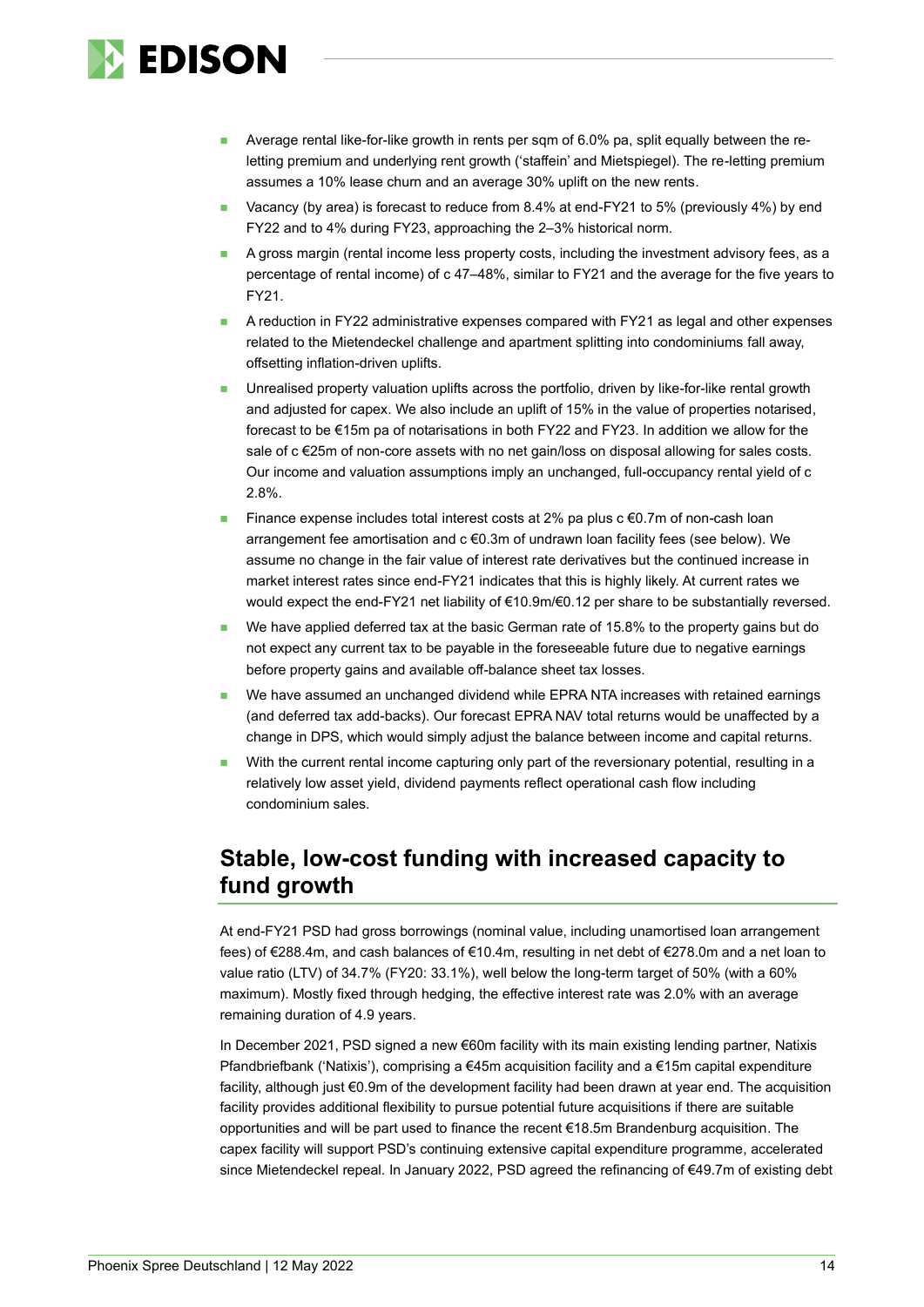

provided by Berliner Sparkasse and leveraging the increase in valuation of certain underlying assets to provide an additional €14.9m of capital.

Post the refinancing PSD's debt facilities comprise:

- Predating the refinancing measures above, a seven-year non-amortising €240m interest-only facility with Natixis. The facility comprises two tranches, a €190m refinancing facility and a €50m acquisition facility, maturing in 2026. The facility was fully drawn at end-FY21. The interest cost is the same for both tranches and has been hedged to give an effective fixed rate of 2.0%.
- The new €60m facility with Natixis as described above, of which €0.9m had been drawn at end-FY21. The new facility matures alongside the existing Natixis facility, in September 2026, and carries an interest rate of 1.15% over three-month Euribor. When drawn, it is non-amortising and terms to protect against future adverse interest rate movements have been agreed.
- The refinanced Berliner Sparkasse loan of €64.7m, comprising the prior loan of €49.7m and additional borrowing of €14.9m.The remaining terms to maturity of between five and six years are unchanged. The interest rate payable on these loans is lower than the current portfolio average and no additional hedging instruments for adverse interest rate movements are required. <sup>11</sup> The debt is being drawn down in three instalments, of which €9.9m was drawn in February 2022, and the remainder is expected to be drawn in the first half of the year. The additional debt capital can be reinvested into the portfolio, including future potential share buybacks.

Our forecasts indicate that net LTV will remain around 30% with increased debt more than offset by retained earnings, including property revaluation gains. We have not assumed ongoing share repurchases although these seem likely for as long as a significant share price discount to NAV persists. Lower retained earnings, particularly resulting from lower than forecast property revaluation gains, would also increase LTV above our forecasts. Nonetheless, our forecasts indicate that gearing will remain well below PSD's long-term target, while its predominantly fixed borrowing costs provide significant protection against a potential further increase in market interest rates.

## **Valuation**

The trailing FY21 dividend yield is 1.8%, and we forecast an unchanged FY22 DPS, while the trailing FY21 P/NAV of 0.73x remains below the long-term average. From listing on the LSE to end 2019, as anticipation of the Mietendeckel began, the average P/NAV was 0.98x but from listing to date is now 0.91x. We estimate that the current P/NTA would be even lower if the NTA were adjusted to include all condominium-designated assets at market values. Exhibit 15 shows the historical data for notarisations. The average notarised values per sqm are specific to the mix of assets (different locations, floor space, etc) sold in that period and estimating the value of the portfolio on a full condominium basis is difficult.

#### **Exhibit 15: Condominium notarisations**

|                                                                 | <b>FY17</b> | <b>FY18</b> | <b>FY19</b> | <b>FY20</b> | <b>FY21</b> |
|-----------------------------------------------------------------|-------------|-------------|-------------|-------------|-------------|
| Sales value of notarisations $(\epsilon m)$                     | 9.1         | 9.9         | 8.8         | 14.6        | 15.2        |
| Average notarised value per sqm $(\epsilon)$                    | 4.352       | 4.566       | 4.068       | 4.320       | 4.988       |
| Average book value of notarised properties per sqm $(\epsilon)$ | 3.515       | 3.676       | 3.459       | 3.624       | 4.216       |
| Premium to book value                                           | 23.8%       | 24.2%       | 17.6%       | 19.2%       | 18.3%       |
| Portfolio average value per sqm at year end $(6)$               | 2.854       | 3.527       | 3.741       | 3.977       | 4.225       |
| Premium to portfolio average                                    | 52.5%       | 29.5%       | 8.8%        | 8.6%        | 18.1%       |
|                                                                 |             |             |             |             |             |

Source: Phoenix Spree data. Note: Excludes commercial units.

<sup>11</sup> Of the total, c 72% is fixed rate and a further 17% fixed with a swap. The balance of the debt is floating rate.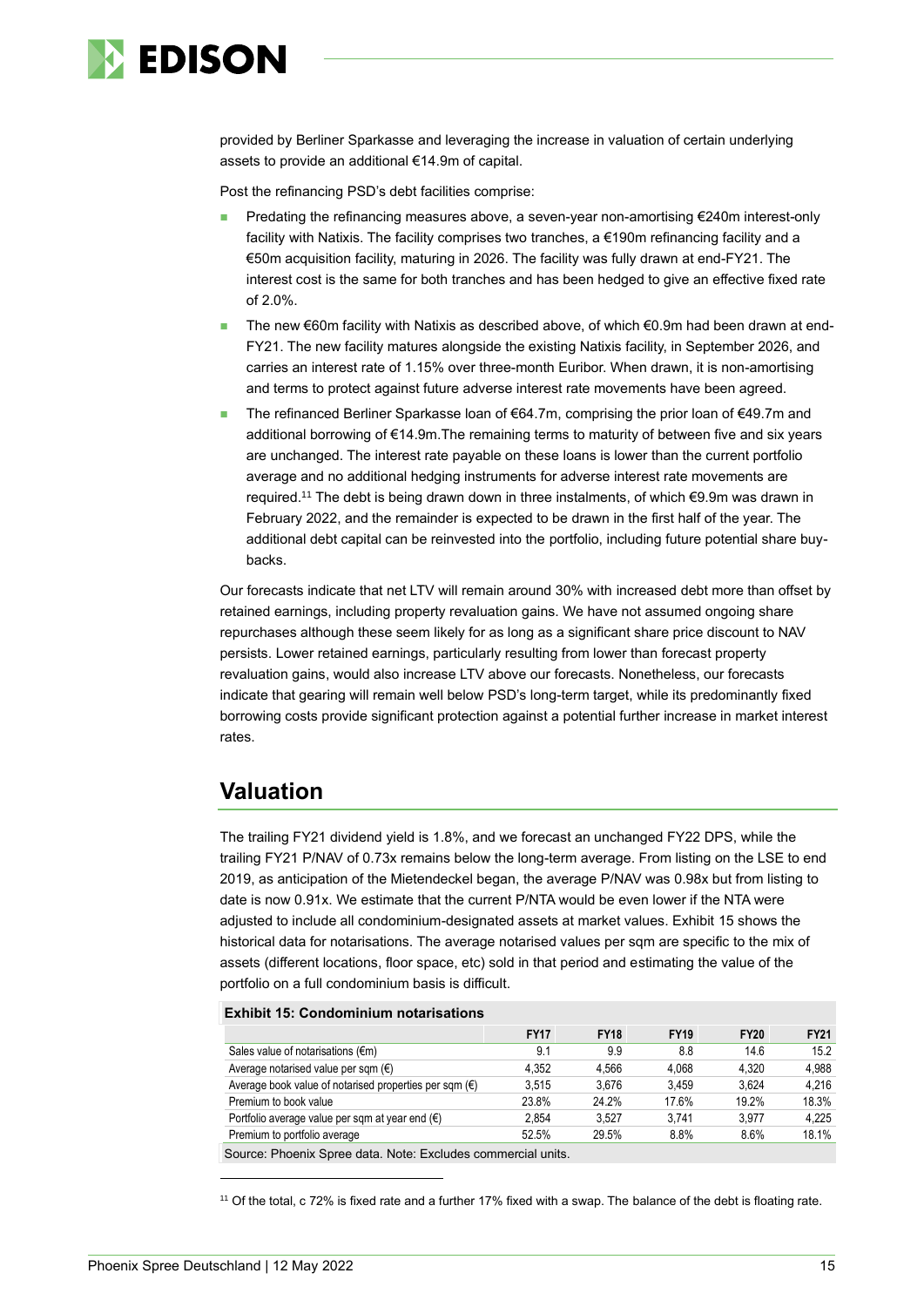

The average notarised value over the past three and five years has been  $c \in 4,459$  per sqm but this increased to €4,988 in FY21. Applying a value of c €4,650 per sqm, the average of the past two years, and more likely to capture the continuing increase in condominium market values, to the 75% of the Berlin portfolio that is designated as condominiums (and which may increase further) and excluding those assets that are already valued on a condominium basis, would lift the FY21 reported EPRA NTA per share by c 7%, implying a trailing underlying discount to NTA of c 33%.

| <b>Exhibit 16: P/NAV sensitivity to condominium valuation</b>                            |       |       |       |       |       |       |  |  |  |
|------------------------------------------------------------------------------------------|-------|-------|-------|-------|-------|-------|--|--|--|
| Average condominium value (€/sqm)                                                        | 4.000 | 4.250 | 4.500 | 4.650 | 4.750 | 5.000 |  |  |  |
| Premium to FY21e portfolio average value ( $\epsilon$ /sqm)                              | -8%   | $-2%$ | 3%    | 7%    | 9%    | 15%   |  |  |  |
| Implied uplift to FY21e NTA                                                              | -8%   | $-2%$ | 3%    | 7%    | 9%    | 15%   |  |  |  |
| Implied P/NTA based on current price (x)<br>0.78<br>0.63<br>0.66<br>0.70<br>0.67<br>0.74 |       |       |       |       |       |       |  |  |  |
|                                                                                          |       |       |       |       |       |       |  |  |  |

Source: Edison Investment Research

We do not believe a peer comparison to be viable. PSD is the only German residential property investment company listed on the LSE. The 2001 acquisition of Deutsche Wohnen (which was majority invested in Berlin) by Vonovia was a significant vote of confidence in the Berlin market. However, as well as being much larger than PSD (Vonovia has a market cap of c €30bn) the Berlin exposure of the enlarged Vonovia is lower at c 45%.

### **Sensitivities**

We highlight the following key sensitivities that would have an impact the outlook for PSD and our forecasts:

- **Changes to property and tenant law, which may be politically driven.** German property laws remain under constant review and further changes in the framework of regulation and rent control could affect rental values and property valuations. Recent examples include the shortlived, now repealed Mietendeckel and the expected restrictions to be applied to condominium splitting.
- ◼ **A deterioration in the economic environment**. This could have an adverse impact on tenant demand and vacancy, especially if severe or prolonged, leading to a reduction in rental and property values. The pandemic led to a slight reversal of migration into Berlin, but local analysts forecast a resumption of positive flows. Meanwhile free market rents continued to increase. It is too early to assess the impacts of the sharp rise in inflation, exacerbated by the Ukrainian crisis, but this should not have a material impact on excess demand for housing.
- ◼ **A slowdown in the market for condominium sales.** Sales of vacant condominiums are an important source of cash flow and earnings to fund the company's refurbishment programme and dividend payments. Condominium prices continued to increase through the pandemic and this trend appears to be continuing despite the recent increase in bond yields.
- ◼ **Diversification.** PSD is completely focused on the wider Berlin region (including Brandenburg as well as central Berlin) and while this currently enjoys positive market fundamentals, any deterioration would have an impact on the company.
- ◼ **Breach of borrowing covenants.** A material and unexpected fall in rental values and property valuations could have an adverse impact on PSD's banking covenants, reducing interest and asset cover ratios.
- **Refinancing.** Based on current inflationary conditions, the cost of refinancing borrowings at maturity may increase. Access to debt may become more restricted.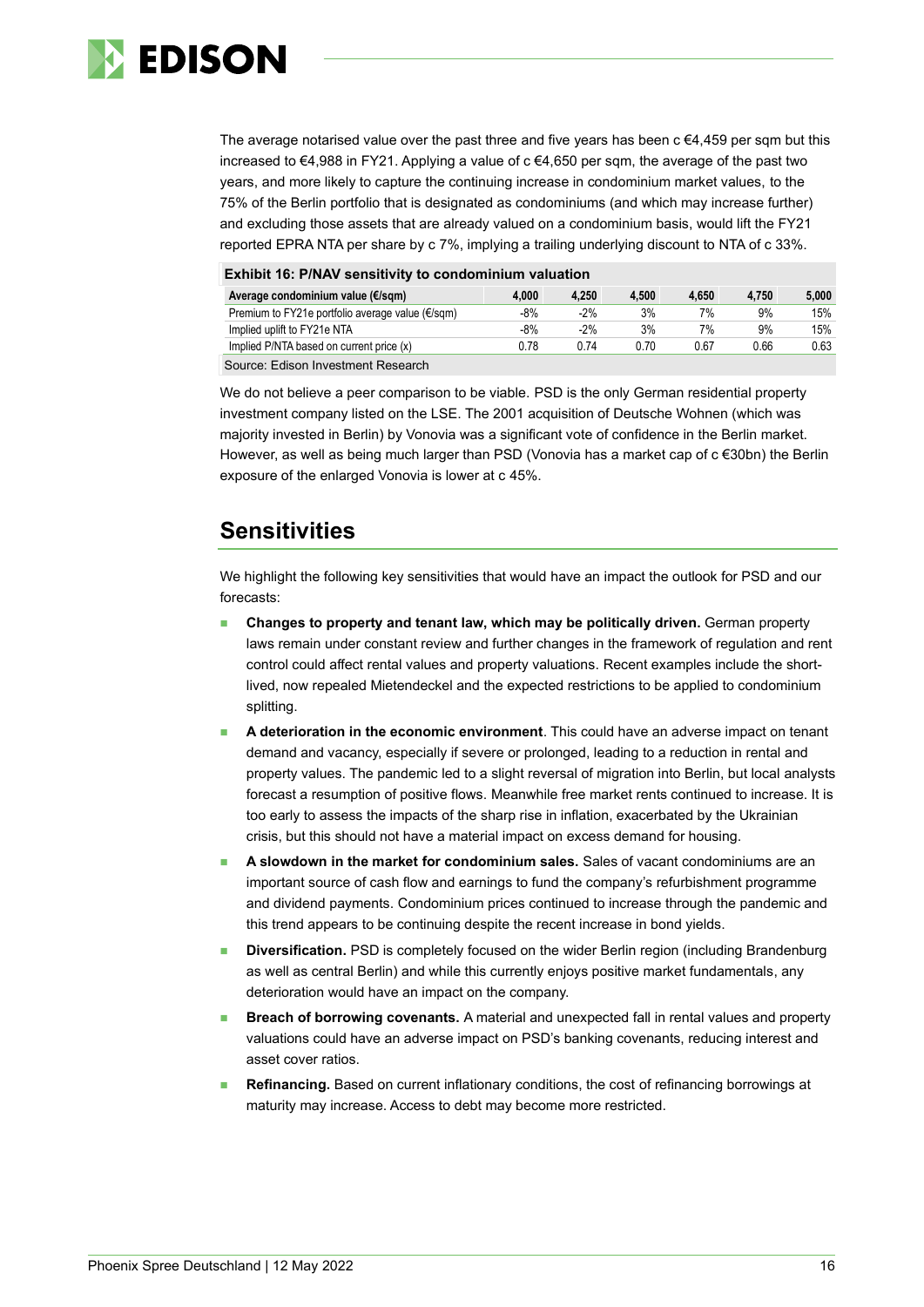

### **Exhibit 17: Financial summary**

| Revenue<br>23.7<br>22.7<br>22.6<br>23.9<br>25.8<br>26.2<br>27.9<br>(15.8)<br>(14.2)<br>(16.3)<br>Total property expenses<br>(12.6)<br>(16.4)<br>(16.1)<br>(17.2)<br>9.8<br>Gross profit<br>11.1<br>6.9<br>8.4<br>7.5<br>9.7<br>10.7<br>(3.0)<br>(3.2)<br>(3.1)<br>(3.3)<br>Administrative expenses<br>(3.4)<br>(3.1)<br>(3.2)<br>Gain on disposal of investment property<br>5.3<br>1.0<br>0.9<br>2.2<br>1.0<br>1.5<br>1.0<br>38.0<br>43.0<br>157.4<br>66.1<br>41.5<br>41.5<br>42.1<br>Fair value movement on investment property<br>(4.0)<br>(2.8)<br>0.4<br>(0.3)<br>(0.1)<br>Property advisor performance fee<br>(26.3)<br>(0.1)<br>0.0<br>(1.0)<br>(0.3)<br>0.0<br>0.0<br>0.0<br>0.0<br>Separately disclosed items<br>48.3<br>51.4<br>Operating profit<br>144.5<br>65.9<br>44.6<br>45.4<br>49.7<br>Net finance charge<br>(6.0)<br>(9.5)<br>(16.0)<br>(8.2)<br>(7.5)<br>(7.7)<br>(7.8)<br>0.0<br>0.0<br>0.0<br>(2.2)<br>7.3<br>0.0<br>0.0<br>Gain on financial asset<br>56.4<br>28.6<br>37.9<br>45.3<br>42.0<br>43.7<br>Profit before tax<br>138.5<br>(6.8)<br>(26.2)<br>(11.1)<br>(5.8)<br>(7.6)<br>(7.9)<br>(6.6)<br>Tax<br>45.4<br>30.3<br>36.9<br>Profit after tax<br>112.3<br>22.7<br>37.4<br>35.3<br>Non-controlling interest<br>(0.8)<br>(0.3)<br>(0.5)<br>(0.5)<br>(0.1)<br>(0.2)<br>(0.2)<br>36.7<br>Attributable profit after tax<br>111.5<br>45.1<br>22.3<br>29.8<br>37.3<br>35.2<br>92.5<br>97.8<br>92.3<br>Closing basic number of shares (m)<br>100.8<br>96.1<br>92.8<br>92.3<br>95.9<br>100.2<br>99.0<br>102.1<br>98.9<br>96.0<br>Average diluted number of shares (m)<br>95.0<br>IFRS EPS, diluted (€ cents)<br>111<br>46<br>22<br>30<br>39<br>37<br>38<br>7.5<br>6.9<br>7.5<br>7.5<br>7.5<br>7.5<br>7.5<br>DPS declared ( $\epsilon$ cents)<br>9.3%<br>7.8%<br>52.6%<br>13.1%<br>8.8%<br>8.3%<br>8.1%<br>EPRA NTA total return<br><b>BALANCE SHEET</b><br>632.9<br>794.4<br>502.4<br>719.5<br>749.0<br>759.8<br>830.0<br>Investment properties<br>Properties under construction<br>2.9<br>3.4<br>3.5<br>2.7<br>2.7<br>Other non-current assets<br>3.8<br>2.7<br>505.3<br>762.5<br>797.1<br>832.7<br>636.4<br>723.0<br>752.8<br>Total non-current assets<br>106.9<br>12.7<br>10.6<br>19.3<br>41.6<br>16.6<br>16.6<br>Investment properties held for sale<br>42.4<br>37.0<br>57.4<br>64.9<br>Cash & equivalents<br>27.2<br>26.9<br>10.4<br>14.4<br>9.5<br>8.4<br>11.7<br>9.6<br>Other current assets<br>7.5<br>10.2<br>148.5<br>62.6<br>91.7<br>47.1<br>64.7<br>63.8<br>83.6<br>Total current assets<br>(1.0)<br>(0.9)<br>0.0<br>(2.6)<br>(3.6)<br>(17.8)<br>0.0<br>Borrowings<br>(13.2)<br>(15.6)<br>(9.6)<br>(10.6)<br>(11.2)<br>Other current liabilities<br>(9.4)<br>(12.4)<br>(16.8)<br>(33.4)<br>(13.3)<br>(10.6)<br>(11.2)<br>Total current liabilities<br>(12.1)<br>(10.6)<br>(286.5)<br>(283.2)<br>Borrowings<br>(219.6)<br>(191.6)<br>(258.5)<br>(307.8)<br>(314.0)<br>Other non-current liabilities<br>(54.1)<br>(65.2)<br>(76.8)<br>(86.5)<br>(86.1)<br>(92.7)<br>(99.5)<br>(256.9)<br>Total non-current liabilities<br>(273.8)<br>(335.3)<br>(373.0)<br>(369.3)<br>(400.5)<br>(413.5)<br>367.9<br>409.8<br>416.9<br>434.0<br>443.6<br>469.6<br>499.7<br>Net assets<br>(1.7)<br>(2.0)<br>(3.0)<br>(3.5)<br>(3.6)<br>(3.8)<br>(3.9)<br>Non-controlling interest<br>366.2<br>407.9<br>413.9<br>465.9<br>Net attributable assets<br>430.4<br>440.0<br>495.8<br>Adjust for:<br>44.6<br>Deferred tax assets & liabilities<br>52.5<br>58.3<br>65.4<br>73.5<br>80.1<br>86.9<br>3.3<br>6.0<br>18.2<br>10.9<br>Derivative financial instruments<br>16.0<br>10.9<br>10.9<br>(0.3)<br>(34.0)<br>(5.4)<br>(6.8)<br>(6.4)<br>(0.5)<br>(0.6)<br>Other EPRA adjustments<br>EPRA net tangible assets (NTA)<br>380.2<br>461.0<br>481.4<br>507.6<br>524.1<br>556.4<br>593.0<br>IFRS NAV per share $(\epsilon)$<br>3.96<br>4.05<br>4.23<br>4.48<br>4.74<br>5.05<br>5.37<br>4.92<br>EPRA NTA per share $(\epsilon)$<br>4.11<br>4.58<br>5.28<br>5.65<br>6.03<br>6.43<br><b>CASH FLOW</b><br>5.9<br>13.2<br>1.5<br>8.1<br>7.8<br>7.1<br>Cash flow from operating activity<br>7.5<br>0.2<br>(0.1)<br>(4.7)<br>(0.0)<br>(1.3)<br>0.0<br>0.0<br>Income tax paid<br>Net cash flow from operating activity<br>5.8<br>8.5<br>1.4<br>6.7<br>8.0<br>7.1<br>7.5<br>0.0<br>Property additions<br>(47.3)<br>(32.2)<br>0.0<br>0.0<br>0.0<br>(76.5)<br>Proceeds from disposal of investment property<br>7.2<br>16.0<br>60.4<br>86.0<br>13.5<br>13.8<br>41.0<br>Capital expenditure on investment property<br>(4.2)<br>(7.6)<br>(6.7)<br>(6.5)<br>(9.5)<br>(7.6)<br>(7.9)<br>Other cash flow from investing activity<br>0.0<br>0.0<br>0.1<br>(5.9)<br>0.0<br>0.0<br>0.0<br>$8.5\,$<br>Cash flow from investing activity<br>(22.7)<br>30.8<br>(25.1)<br>(2.9)<br>4.3<br>33.5<br>Interest paid<br>(6.2)<br>(5.1)<br>(5.1)<br>(7.5)<br>(7.7)<br>(7.0)<br>(7.1)<br>Bank debt drawn/(repaid)<br>5.5<br>36.7<br>(27.0)<br>64.6<br>11.2<br>(3.2)<br>22.9<br>Share issuance/repurchase<br>0.0<br>0.0<br>(11.5)<br>(6.0)<br>(2.3)<br>0.0<br>(20.5)<br>Dividends paid<br>(6.9)<br>(6.0)<br>(7.5)<br>(7.7)<br>(7.0)<br>(7.4)<br>(7.1)<br>Other cash flow from financing activity<br>0.0<br>0.0<br>0.0<br>0.0<br>0.0<br>0.0<br>0.0<br>(39.6)<br>39.2<br>Cash flow from financing activity<br>25.6<br>(9.3)<br>(38.8)<br>6.4<br>(8.5)<br>8.7<br>(0.3)<br>15.5<br>(5.4)<br>(26.6)<br>47.0<br>7.5<br>Change in cash<br><b>FX</b><br>0.0<br>0.0<br>(0.0)<br>(0.0)<br>(0.0)<br>(0.0)<br>0.0<br>Opening cash<br>18.5<br>27.2<br>26.9<br>42.4<br>37.0<br>10.4<br>57.4<br>64.9<br>Closing cash<br>27.2<br>26.9<br>42.4<br>37.0<br>10.4<br>57.4<br>Closing debt<br>(222.3)<br>(195.3)<br>(280.2)<br>(291.4)<br>(288.4)<br>(311.3)<br>(316.8)<br>Closing net debt<br>(195.1)<br>(254.4)<br>(168.4)<br>(237.8)<br>(278.0)<br>(253.9)<br>(251.9)<br>32.0%<br>26.1%<br>32.6%<br>33.1%<br>34.7%<br>LTV<br>31.3%<br>29.7% | Year ending 31 December, €m unless stated otherwise | 2017 | 2018 | 2019 | 2020 | 2021 | 2022e | 2023e |
|-----------------------------------------------------------------------------------------------------------------------------------------------------------------------------------------------------------------------------------------------------------------------------------------------------------------------------------------------------------------------------------------------------------------------------------------------------------------------------------------------------------------------------------------------------------------------------------------------------------------------------------------------------------------------------------------------------------------------------------------------------------------------------------------------------------------------------------------------------------------------------------------------------------------------------------------------------------------------------------------------------------------------------------------------------------------------------------------------------------------------------------------------------------------------------------------------------------------------------------------------------------------------------------------------------------------------------------------------------------------------------------------------------------------------------------------------------------------------------------------------------------------------------------------------------------------------------------------------------------------------------------------------------------------------------------------------------------------------------------------------------------------------------------------------------------------------------------------------------------------------------------------------------------------------------------------------------------------------------------------------------------------------------------------------------------------------------------------------------------------------------------------------------------------------------------------------------------------------------------------------------------------------------------------------------------------------------------------------------------------------------------------------------------------------------------------------------------------------------------------------------------------------------------------------------------------------------------------------------------------------------------------------------------------------------------------------------------------------------------------------------------------------------------------------------------------------------------------------------------------------------------------------------------------------------------------------------------------------------------------------------------------------------------------------------------------------------------------------------------------------------------------------------------------------------------------------------------------------------------------------------------------------------------------------------------------------------------------------------------------------------------------------------------------------------------------------------------------------------------------------------------------------------------------------------------------------------------------------------------------------------------------------------------------------------------------------------------------------------------------------------------------------------------------------------------------------------------------------------------------------------------------------------------------------------------------------------------------------------------------------------------------------------------------------------------------------------------------------------------------------------------------------------------------------------------------------------------------------------------------------------------------------------------------------------------------------------------------------------------------------------------------------------------------------------------------------------------------------------------------------------------------------------------------------------------------------------------------------------------------------------------------------------------------------------------------------------------------------------------------------------------------------------------------------------------------------------------------------------------------------------------------------------------------------------------------------------------------------------------------------------------------------------------------------------------------------------------------------------------------------------------------------------------------------------------------------------------------------------------------------------------------------------------------------------------------------------------------------------------------------------------------------------------------------------------------------------------------------------------------------------------------------------------------------------------------------------------------------------------------------------------------------------------------------------------------------------------------------------------------------------------------------------------------------------------------------------------------------------------------------------------------|-----------------------------------------------------|------|------|------|------|------|-------|-------|
|                                                                                                                                                                                                                                                                                                                                                                                                                                                                                                                                                                                                                                                                                                                                                                                                                                                                                                                                                                                                                                                                                                                                                                                                                                                                                                                                                                                                                                                                                                                                                                                                                                                                                                                                                                                                                                                                                                                                                                                                                                                                                                                                                                                                                                                                                                                                                                                                                                                                                                                                                                                                                                                                                                                                                                                                                                                                                                                                                                                                                                                                                                                                                                                                                                                                                                                                                                                                                                                                                                                                                                                                                                                                                                                                                                                                                                                                                                                                                                                                                                                                                                                                                                                                                                                                                                                                                                                                                                                                                                                                                                                                                                                                                                                                                                                                                                                                                                                                                                                                                                                                                                                                                                                                                                                                                                                                                                                                                                                                                                                                                                                                                                                                                                                                                                                                                                                                                         | <b>INCOME STATEMENT</b>                             |      |      |      |      |      |       |       |
|                                                                                                                                                                                                                                                                                                                                                                                                                                                                                                                                                                                                                                                                                                                                                                                                                                                                                                                                                                                                                                                                                                                                                                                                                                                                                                                                                                                                                                                                                                                                                                                                                                                                                                                                                                                                                                                                                                                                                                                                                                                                                                                                                                                                                                                                                                                                                                                                                                                                                                                                                                                                                                                                                                                                                                                                                                                                                                                                                                                                                                                                                                                                                                                                                                                                                                                                                                                                                                                                                                                                                                                                                                                                                                                                                                                                                                                                                                                                                                                                                                                                                                                                                                                                                                                                                                                                                                                                                                                                                                                                                                                                                                                                                                                                                                                                                                                                                                                                                                                                                                                                                                                                                                                                                                                                                                                                                                                                                                                                                                                                                                                                                                                                                                                                                                                                                                                                                         |                                                     |      |      |      |      |      |       |       |
|                                                                                                                                                                                                                                                                                                                                                                                                                                                                                                                                                                                                                                                                                                                                                                                                                                                                                                                                                                                                                                                                                                                                                                                                                                                                                                                                                                                                                                                                                                                                                                                                                                                                                                                                                                                                                                                                                                                                                                                                                                                                                                                                                                                                                                                                                                                                                                                                                                                                                                                                                                                                                                                                                                                                                                                                                                                                                                                                                                                                                                                                                                                                                                                                                                                                                                                                                                                                                                                                                                                                                                                                                                                                                                                                                                                                                                                                                                                                                                                                                                                                                                                                                                                                                                                                                                                                                                                                                                                                                                                                                                                                                                                                                                                                                                                                                                                                                                                                                                                                                                                                                                                                                                                                                                                                                                                                                                                                                                                                                                                                                                                                                                                                                                                                                                                                                                                                                         |                                                     |      |      |      |      |      |       |       |
|                                                                                                                                                                                                                                                                                                                                                                                                                                                                                                                                                                                                                                                                                                                                                                                                                                                                                                                                                                                                                                                                                                                                                                                                                                                                                                                                                                                                                                                                                                                                                                                                                                                                                                                                                                                                                                                                                                                                                                                                                                                                                                                                                                                                                                                                                                                                                                                                                                                                                                                                                                                                                                                                                                                                                                                                                                                                                                                                                                                                                                                                                                                                                                                                                                                                                                                                                                                                                                                                                                                                                                                                                                                                                                                                                                                                                                                                                                                                                                                                                                                                                                                                                                                                                                                                                                                                                                                                                                                                                                                                                                                                                                                                                                                                                                                                                                                                                                                                                                                                                                                                                                                                                                                                                                                                                                                                                                                                                                                                                                                                                                                                                                                                                                                                                                                                                                                                                         |                                                     |      |      |      |      |      |       |       |
|                                                                                                                                                                                                                                                                                                                                                                                                                                                                                                                                                                                                                                                                                                                                                                                                                                                                                                                                                                                                                                                                                                                                                                                                                                                                                                                                                                                                                                                                                                                                                                                                                                                                                                                                                                                                                                                                                                                                                                                                                                                                                                                                                                                                                                                                                                                                                                                                                                                                                                                                                                                                                                                                                                                                                                                                                                                                                                                                                                                                                                                                                                                                                                                                                                                                                                                                                                                                                                                                                                                                                                                                                                                                                                                                                                                                                                                                                                                                                                                                                                                                                                                                                                                                                                                                                                                                                                                                                                                                                                                                                                                                                                                                                                                                                                                                                                                                                                                                                                                                                                                                                                                                                                                                                                                                                                                                                                                                                                                                                                                                                                                                                                                                                                                                                                                                                                                                                         |                                                     |      |      |      |      |      |       |       |
|                                                                                                                                                                                                                                                                                                                                                                                                                                                                                                                                                                                                                                                                                                                                                                                                                                                                                                                                                                                                                                                                                                                                                                                                                                                                                                                                                                                                                                                                                                                                                                                                                                                                                                                                                                                                                                                                                                                                                                                                                                                                                                                                                                                                                                                                                                                                                                                                                                                                                                                                                                                                                                                                                                                                                                                                                                                                                                                                                                                                                                                                                                                                                                                                                                                                                                                                                                                                                                                                                                                                                                                                                                                                                                                                                                                                                                                                                                                                                                                                                                                                                                                                                                                                                                                                                                                                                                                                                                                                                                                                                                                                                                                                                                                                                                                                                                                                                                                                                                                                                                                                                                                                                                                                                                                                                                                                                                                                                                                                                                                                                                                                                                                                                                                                                                                                                                                                                         |                                                     |      |      |      |      |      |       |       |
|                                                                                                                                                                                                                                                                                                                                                                                                                                                                                                                                                                                                                                                                                                                                                                                                                                                                                                                                                                                                                                                                                                                                                                                                                                                                                                                                                                                                                                                                                                                                                                                                                                                                                                                                                                                                                                                                                                                                                                                                                                                                                                                                                                                                                                                                                                                                                                                                                                                                                                                                                                                                                                                                                                                                                                                                                                                                                                                                                                                                                                                                                                                                                                                                                                                                                                                                                                                                                                                                                                                                                                                                                                                                                                                                                                                                                                                                                                                                                                                                                                                                                                                                                                                                                                                                                                                                                                                                                                                                                                                                                                                                                                                                                                                                                                                                                                                                                                                                                                                                                                                                                                                                                                                                                                                                                                                                                                                                                                                                                                                                                                                                                                                                                                                                                                                                                                                                                         |                                                     |      |      |      |      |      |       |       |
|                                                                                                                                                                                                                                                                                                                                                                                                                                                                                                                                                                                                                                                                                                                                                                                                                                                                                                                                                                                                                                                                                                                                                                                                                                                                                                                                                                                                                                                                                                                                                                                                                                                                                                                                                                                                                                                                                                                                                                                                                                                                                                                                                                                                                                                                                                                                                                                                                                                                                                                                                                                                                                                                                                                                                                                                                                                                                                                                                                                                                                                                                                                                                                                                                                                                                                                                                                                                                                                                                                                                                                                                                                                                                                                                                                                                                                                                                                                                                                                                                                                                                                                                                                                                                                                                                                                                                                                                                                                                                                                                                                                                                                                                                                                                                                                                                                                                                                                                                                                                                                                                                                                                                                                                                                                                                                                                                                                                                                                                                                                                                                                                                                                                                                                                                                                                                                                                                         |                                                     |      |      |      |      |      |       |       |
|                                                                                                                                                                                                                                                                                                                                                                                                                                                                                                                                                                                                                                                                                                                                                                                                                                                                                                                                                                                                                                                                                                                                                                                                                                                                                                                                                                                                                                                                                                                                                                                                                                                                                                                                                                                                                                                                                                                                                                                                                                                                                                                                                                                                                                                                                                                                                                                                                                                                                                                                                                                                                                                                                                                                                                                                                                                                                                                                                                                                                                                                                                                                                                                                                                                                                                                                                                                                                                                                                                                                                                                                                                                                                                                                                                                                                                                                                                                                                                                                                                                                                                                                                                                                                                                                                                                                                                                                                                                                                                                                                                                                                                                                                                                                                                                                                                                                                                                                                                                                                                                                                                                                                                                                                                                                                                                                                                                                                                                                                                                                                                                                                                                                                                                                                                                                                                                                                         |                                                     |      |      |      |      |      |       |       |
|                                                                                                                                                                                                                                                                                                                                                                                                                                                                                                                                                                                                                                                                                                                                                                                                                                                                                                                                                                                                                                                                                                                                                                                                                                                                                                                                                                                                                                                                                                                                                                                                                                                                                                                                                                                                                                                                                                                                                                                                                                                                                                                                                                                                                                                                                                                                                                                                                                                                                                                                                                                                                                                                                                                                                                                                                                                                                                                                                                                                                                                                                                                                                                                                                                                                                                                                                                                                                                                                                                                                                                                                                                                                                                                                                                                                                                                                                                                                                                                                                                                                                                                                                                                                                                                                                                                                                                                                                                                                                                                                                                                                                                                                                                                                                                                                                                                                                                                                                                                                                                                                                                                                                                                                                                                                                                                                                                                                                                                                                                                                                                                                                                                                                                                                                                                                                                                                                         |                                                     |      |      |      |      |      |       |       |
|                                                                                                                                                                                                                                                                                                                                                                                                                                                                                                                                                                                                                                                                                                                                                                                                                                                                                                                                                                                                                                                                                                                                                                                                                                                                                                                                                                                                                                                                                                                                                                                                                                                                                                                                                                                                                                                                                                                                                                                                                                                                                                                                                                                                                                                                                                                                                                                                                                                                                                                                                                                                                                                                                                                                                                                                                                                                                                                                                                                                                                                                                                                                                                                                                                                                                                                                                                                                                                                                                                                                                                                                                                                                                                                                                                                                                                                                                                                                                                                                                                                                                                                                                                                                                                                                                                                                                                                                                                                                                                                                                                                                                                                                                                                                                                                                                                                                                                                                                                                                                                                                                                                                                                                                                                                                                                                                                                                                                                                                                                                                                                                                                                                                                                                                                                                                                                                                                         |                                                     |      |      |      |      |      |       |       |
|                                                                                                                                                                                                                                                                                                                                                                                                                                                                                                                                                                                                                                                                                                                                                                                                                                                                                                                                                                                                                                                                                                                                                                                                                                                                                                                                                                                                                                                                                                                                                                                                                                                                                                                                                                                                                                                                                                                                                                                                                                                                                                                                                                                                                                                                                                                                                                                                                                                                                                                                                                                                                                                                                                                                                                                                                                                                                                                                                                                                                                                                                                                                                                                                                                                                                                                                                                                                                                                                                                                                                                                                                                                                                                                                                                                                                                                                                                                                                                                                                                                                                                                                                                                                                                                                                                                                                                                                                                                                                                                                                                                                                                                                                                                                                                                                                                                                                                                                                                                                                                                                                                                                                                                                                                                                                                                                                                                                                                                                                                                                                                                                                                                                                                                                                                                                                                                                                         |                                                     |      |      |      |      |      |       |       |
|                                                                                                                                                                                                                                                                                                                                                                                                                                                                                                                                                                                                                                                                                                                                                                                                                                                                                                                                                                                                                                                                                                                                                                                                                                                                                                                                                                                                                                                                                                                                                                                                                                                                                                                                                                                                                                                                                                                                                                                                                                                                                                                                                                                                                                                                                                                                                                                                                                                                                                                                                                                                                                                                                                                                                                                                                                                                                                                                                                                                                                                                                                                                                                                                                                                                                                                                                                                                                                                                                                                                                                                                                                                                                                                                                                                                                                                                                                                                                                                                                                                                                                                                                                                                                                                                                                                                                                                                                                                                                                                                                                                                                                                                                                                                                                                                                                                                                                                                                                                                                                                                                                                                                                                                                                                                                                                                                                                                                                                                                                                                                                                                                                                                                                                                                                                                                                                                                         |                                                     |      |      |      |      |      |       |       |
|                                                                                                                                                                                                                                                                                                                                                                                                                                                                                                                                                                                                                                                                                                                                                                                                                                                                                                                                                                                                                                                                                                                                                                                                                                                                                                                                                                                                                                                                                                                                                                                                                                                                                                                                                                                                                                                                                                                                                                                                                                                                                                                                                                                                                                                                                                                                                                                                                                                                                                                                                                                                                                                                                                                                                                                                                                                                                                                                                                                                                                                                                                                                                                                                                                                                                                                                                                                                                                                                                                                                                                                                                                                                                                                                                                                                                                                                                                                                                                                                                                                                                                                                                                                                                                                                                                                                                                                                                                                                                                                                                                                                                                                                                                                                                                                                                                                                                                                                                                                                                                                                                                                                                                                                                                                                                                                                                                                                                                                                                                                                                                                                                                                                                                                                                                                                                                                                                         |                                                     |      |      |      |      |      |       |       |
|                                                                                                                                                                                                                                                                                                                                                                                                                                                                                                                                                                                                                                                                                                                                                                                                                                                                                                                                                                                                                                                                                                                                                                                                                                                                                                                                                                                                                                                                                                                                                                                                                                                                                                                                                                                                                                                                                                                                                                                                                                                                                                                                                                                                                                                                                                                                                                                                                                                                                                                                                                                                                                                                                                                                                                                                                                                                                                                                                                                                                                                                                                                                                                                                                                                                                                                                                                                                                                                                                                                                                                                                                                                                                                                                                                                                                                                                                                                                                                                                                                                                                                                                                                                                                                                                                                                                                                                                                                                                                                                                                                                                                                                                                                                                                                                                                                                                                                                                                                                                                                                                                                                                                                                                                                                                                                                                                                                                                                                                                                                                                                                                                                                                                                                                                                                                                                                                                         |                                                     |      |      |      |      |      |       |       |
|                                                                                                                                                                                                                                                                                                                                                                                                                                                                                                                                                                                                                                                                                                                                                                                                                                                                                                                                                                                                                                                                                                                                                                                                                                                                                                                                                                                                                                                                                                                                                                                                                                                                                                                                                                                                                                                                                                                                                                                                                                                                                                                                                                                                                                                                                                                                                                                                                                                                                                                                                                                                                                                                                                                                                                                                                                                                                                                                                                                                                                                                                                                                                                                                                                                                                                                                                                                                                                                                                                                                                                                                                                                                                                                                                                                                                                                                                                                                                                                                                                                                                                                                                                                                                                                                                                                                                                                                                                                                                                                                                                                                                                                                                                                                                                                                                                                                                                                                                                                                                                                                                                                                                                                                                                                                                                                                                                                                                                                                                                                                                                                                                                                                                                                                                                                                                                                                                         |                                                     |      |      |      |      |      |       |       |
|                                                                                                                                                                                                                                                                                                                                                                                                                                                                                                                                                                                                                                                                                                                                                                                                                                                                                                                                                                                                                                                                                                                                                                                                                                                                                                                                                                                                                                                                                                                                                                                                                                                                                                                                                                                                                                                                                                                                                                                                                                                                                                                                                                                                                                                                                                                                                                                                                                                                                                                                                                                                                                                                                                                                                                                                                                                                                                                                                                                                                                                                                                                                                                                                                                                                                                                                                                                                                                                                                                                                                                                                                                                                                                                                                                                                                                                                                                                                                                                                                                                                                                                                                                                                                                                                                                                                                                                                                                                                                                                                                                                                                                                                                                                                                                                                                                                                                                                                                                                                                                                                                                                                                                                                                                                                                                                                                                                                                                                                                                                                                                                                                                                                                                                                                                                                                                                                                         |                                                     |      |      |      |      |      |       |       |
|                                                                                                                                                                                                                                                                                                                                                                                                                                                                                                                                                                                                                                                                                                                                                                                                                                                                                                                                                                                                                                                                                                                                                                                                                                                                                                                                                                                                                                                                                                                                                                                                                                                                                                                                                                                                                                                                                                                                                                                                                                                                                                                                                                                                                                                                                                                                                                                                                                                                                                                                                                                                                                                                                                                                                                                                                                                                                                                                                                                                                                                                                                                                                                                                                                                                                                                                                                                                                                                                                                                                                                                                                                                                                                                                                                                                                                                                                                                                                                                                                                                                                                                                                                                                                                                                                                                                                                                                                                                                                                                                                                                                                                                                                                                                                                                                                                                                                                                                                                                                                                                                                                                                                                                                                                                                                                                                                                                                                                                                                                                                                                                                                                                                                                                                                                                                                                                                                         |                                                     |      |      |      |      |      |       |       |
|                                                                                                                                                                                                                                                                                                                                                                                                                                                                                                                                                                                                                                                                                                                                                                                                                                                                                                                                                                                                                                                                                                                                                                                                                                                                                                                                                                                                                                                                                                                                                                                                                                                                                                                                                                                                                                                                                                                                                                                                                                                                                                                                                                                                                                                                                                                                                                                                                                                                                                                                                                                                                                                                                                                                                                                                                                                                                                                                                                                                                                                                                                                                                                                                                                                                                                                                                                                                                                                                                                                                                                                                                                                                                                                                                                                                                                                                                                                                                                                                                                                                                                                                                                                                                                                                                                                                                                                                                                                                                                                                                                                                                                                                                                                                                                                                                                                                                                                                                                                                                                                                                                                                                                                                                                                                                                                                                                                                                                                                                                                                                                                                                                                                                                                                                                                                                                                                                         |                                                     |      |      |      |      |      |       |       |
|                                                                                                                                                                                                                                                                                                                                                                                                                                                                                                                                                                                                                                                                                                                                                                                                                                                                                                                                                                                                                                                                                                                                                                                                                                                                                                                                                                                                                                                                                                                                                                                                                                                                                                                                                                                                                                                                                                                                                                                                                                                                                                                                                                                                                                                                                                                                                                                                                                                                                                                                                                                                                                                                                                                                                                                                                                                                                                                                                                                                                                                                                                                                                                                                                                                                                                                                                                                                                                                                                                                                                                                                                                                                                                                                                                                                                                                                                                                                                                                                                                                                                                                                                                                                                                                                                                                                                                                                                                                                                                                                                                                                                                                                                                                                                                                                                                                                                                                                                                                                                                                                                                                                                                                                                                                                                                                                                                                                                                                                                                                                                                                                                                                                                                                                                                                                                                                                                         |                                                     |      |      |      |      |      |       |       |
|                                                                                                                                                                                                                                                                                                                                                                                                                                                                                                                                                                                                                                                                                                                                                                                                                                                                                                                                                                                                                                                                                                                                                                                                                                                                                                                                                                                                                                                                                                                                                                                                                                                                                                                                                                                                                                                                                                                                                                                                                                                                                                                                                                                                                                                                                                                                                                                                                                                                                                                                                                                                                                                                                                                                                                                                                                                                                                                                                                                                                                                                                                                                                                                                                                                                                                                                                                                                                                                                                                                                                                                                                                                                                                                                                                                                                                                                                                                                                                                                                                                                                                                                                                                                                                                                                                                                                                                                                                                                                                                                                                                                                                                                                                                                                                                                                                                                                                                                                                                                                                                                                                                                                                                                                                                                                                                                                                                                                                                                                                                                                                                                                                                                                                                                                                                                                                                                                         |                                                     |      |      |      |      |      |       |       |
|                                                                                                                                                                                                                                                                                                                                                                                                                                                                                                                                                                                                                                                                                                                                                                                                                                                                                                                                                                                                                                                                                                                                                                                                                                                                                                                                                                                                                                                                                                                                                                                                                                                                                                                                                                                                                                                                                                                                                                                                                                                                                                                                                                                                                                                                                                                                                                                                                                                                                                                                                                                                                                                                                                                                                                                                                                                                                                                                                                                                                                                                                                                                                                                                                                                                                                                                                                                                                                                                                                                                                                                                                                                                                                                                                                                                                                                                                                                                                                                                                                                                                                                                                                                                                                                                                                                                                                                                                                                                                                                                                                                                                                                                                                                                                                                                                                                                                                                                                                                                                                                                                                                                                                                                                                                                                                                                                                                                                                                                                                                                                                                                                                                                                                                                                                                                                                                                                         |                                                     |      |      |      |      |      |       |       |
|                                                                                                                                                                                                                                                                                                                                                                                                                                                                                                                                                                                                                                                                                                                                                                                                                                                                                                                                                                                                                                                                                                                                                                                                                                                                                                                                                                                                                                                                                                                                                                                                                                                                                                                                                                                                                                                                                                                                                                                                                                                                                                                                                                                                                                                                                                                                                                                                                                                                                                                                                                                                                                                                                                                                                                                                                                                                                                                                                                                                                                                                                                                                                                                                                                                                                                                                                                                                                                                                                                                                                                                                                                                                                                                                                                                                                                                                                                                                                                                                                                                                                                                                                                                                                                                                                                                                                                                                                                                                                                                                                                                                                                                                                                                                                                                                                                                                                                                                                                                                                                                                                                                                                                                                                                                                                                                                                                                                                                                                                                                                                                                                                                                                                                                                                                                                                                                                                         |                                                     |      |      |      |      |      |       |       |
|                                                                                                                                                                                                                                                                                                                                                                                                                                                                                                                                                                                                                                                                                                                                                                                                                                                                                                                                                                                                                                                                                                                                                                                                                                                                                                                                                                                                                                                                                                                                                                                                                                                                                                                                                                                                                                                                                                                                                                                                                                                                                                                                                                                                                                                                                                                                                                                                                                                                                                                                                                                                                                                                                                                                                                                                                                                                                                                                                                                                                                                                                                                                                                                                                                                                                                                                                                                                                                                                                                                                                                                                                                                                                                                                                                                                                                                                                                                                                                                                                                                                                                                                                                                                                                                                                                                                                                                                                                                                                                                                                                                                                                                                                                                                                                                                                                                                                                                                                                                                                                                                                                                                                                                                                                                                                                                                                                                                                                                                                                                                                                                                                                                                                                                                                                                                                                                                                         |                                                     |      |      |      |      |      |       |       |
|                                                                                                                                                                                                                                                                                                                                                                                                                                                                                                                                                                                                                                                                                                                                                                                                                                                                                                                                                                                                                                                                                                                                                                                                                                                                                                                                                                                                                                                                                                                                                                                                                                                                                                                                                                                                                                                                                                                                                                                                                                                                                                                                                                                                                                                                                                                                                                                                                                                                                                                                                                                                                                                                                                                                                                                                                                                                                                                                                                                                                                                                                                                                                                                                                                                                                                                                                                                                                                                                                                                                                                                                                                                                                                                                                                                                                                                                                                                                                                                                                                                                                                                                                                                                                                                                                                                                                                                                                                                                                                                                                                                                                                                                                                                                                                                                                                                                                                                                                                                                                                                                                                                                                                                                                                                                                                                                                                                                                                                                                                                                                                                                                                                                                                                                                                                                                                                                                         |                                                     |      |      |      |      |      |       |       |
|                                                                                                                                                                                                                                                                                                                                                                                                                                                                                                                                                                                                                                                                                                                                                                                                                                                                                                                                                                                                                                                                                                                                                                                                                                                                                                                                                                                                                                                                                                                                                                                                                                                                                                                                                                                                                                                                                                                                                                                                                                                                                                                                                                                                                                                                                                                                                                                                                                                                                                                                                                                                                                                                                                                                                                                                                                                                                                                                                                                                                                                                                                                                                                                                                                                                                                                                                                                                                                                                                                                                                                                                                                                                                                                                                                                                                                                                                                                                                                                                                                                                                                                                                                                                                                                                                                                                                                                                                                                                                                                                                                                                                                                                                                                                                                                                                                                                                                                                                                                                                                                                                                                                                                                                                                                                                                                                                                                                                                                                                                                                                                                                                                                                                                                                                                                                                                                                                         |                                                     |      |      |      |      |      |       |       |
|                                                                                                                                                                                                                                                                                                                                                                                                                                                                                                                                                                                                                                                                                                                                                                                                                                                                                                                                                                                                                                                                                                                                                                                                                                                                                                                                                                                                                                                                                                                                                                                                                                                                                                                                                                                                                                                                                                                                                                                                                                                                                                                                                                                                                                                                                                                                                                                                                                                                                                                                                                                                                                                                                                                                                                                                                                                                                                                                                                                                                                                                                                                                                                                                                                                                                                                                                                                                                                                                                                                                                                                                                                                                                                                                                                                                                                                                                                                                                                                                                                                                                                                                                                                                                                                                                                                                                                                                                                                                                                                                                                                                                                                                                                                                                                                                                                                                                                                                                                                                                                                                                                                                                                                                                                                                                                                                                                                                                                                                                                                                                                                                                                                                                                                                                                                                                                                                                         |                                                     |      |      |      |      |      |       |       |
|                                                                                                                                                                                                                                                                                                                                                                                                                                                                                                                                                                                                                                                                                                                                                                                                                                                                                                                                                                                                                                                                                                                                                                                                                                                                                                                                                                                                                                                                                                                                                                                                                                                                                                                                                                                                                                                                                                                                                                                                                                                                                                                                                                                                                                                                                                                                                                                                                                                                                                                                                                                                                                                                                                                                                                                                                                                                                                                                                                                                                                                                                                                                                                                                                                                                                                                                                                                                                                                                                                                                                                                                                                                                                                                                                                                                                                                                                                                                                                                                                                                                                                                                                                                                                                                                                                                                                                                                                                                                                                                                                                                                                                                                                                                                                                                                                                                                                                                                                                                                                                                                                                                                                                                                                                                                                                                                                                                                                                                                                                                                                                                                                                                                                                                                                                                                                                                                                         |                                                     |      |      |      |      |      |       |       |
|                                                                                                                                                                                                                                                                                                                                                                                                                                                                                                                                                                                                                                                                                                                                                                                                                                                                                                                                                                                                                                                                                                                                                                                                                                                                                                                                                                                                                                                                                                                                                                                                                                                                                                                                                                                                                                                                                                                                                                                                                                                                                                                                                                                                                                                                                                                                                                                                                                                                                                                                                                                                                                                                                                                                                                                                                                                                                                                                                                                                                                                                                                                                                                                                                                                                                                                                                                                                                                                                                                                                                                                                                                                                                                                                                                                                                                                                                                                                                                                                                                                                                                                                                                                                                                                                                                                                                                                                                                                                                                                                                                                                                                                                                                                                                                                                                                                                                                                                                                                                                                                                                                                                                                                                                                                                                                                                                                                                                                                                                                                                                                                                                                                                                                                                                                                                                                                                                         |                                                     |      |      |      |      |      |       |       |
|                                                                                                                                                                                                                                                                                                                                                                                                                                                                                                                                                                                                                                                                                                                                                                                                                                                                                                                                                                                                                                                                                                                                                                                                                                                                                                                                                                                                                                                                                                                                                                                                                                                                                                                                                                                                                                                                                                                                                                                                                                                                                                                                                                                                                                                                                                                                                                                                                                                                                                                                                                                                                                                                                                                                                                                                                                                                                                                                                                                                                                                                                                                                                                                                                                                                                                                                                                                                                                                                                                                                                                                                                                                                                                                                                                                                                                                                                                                                                                                                                                                                                                                                                                                                                                                                                                                                                                                                                                                                                                                                                                                                                                                                                                                                                                                                                                                                                                                                                                                                                                                                                                                                                                                                                                                                                                                                                                                                                                                                                                                                                                                                                                                                                                                                                                                                                                                                                         |                                                     |      |      |      |      |      |       |       |
|                                                                                                                                                                                                                                                                                                                                                                                                                                                                                                                                                                                                                                                                                                                                                                                                                                                                                                                                                                                                                                                                                                                                                                                                                                                                                                                                                                                                                                                                                                                                                                                                                                                                                                                                                                                                                                                                                                                                                                                                                                                                                                                                                                                                                                                                                                                                                                                                                                                                                                                                                                                                                                                                                                                                                                                                                                                                                                                                                                                                                                                                                                                                                                                                                                                                                                                                                                                                                                                                                                                                                                                                                                                                                                                                                                                                                                                                                                                                                                                                                                                                                                                                                                                                                                                                                                                                                                                                                                                                                                                                                                                                                                                                                                                                                                                                                                                                                                                                                                                                                                                                                                                                                                                                                                                                                                                                                                                                                                                                                                                                                                                                                                                                                                                                                                                                                                                                                         |                                                     |      |      |      |      |      |       |       |
|                                                                                                                                                                                                                                                                                                                                                                                                                                                                                                                                                                                                                                                                                                                                                                                                                                                                                                                                                                                                                                                                                                                                                                                                                                                                                                                                                                                                                                                                                                                                                                                                                                                                                                                                                                                                                                                                                                                                                                                                                                                                                                                                                                                                                                                                                                                                                                                                                                                                                                                                                                                                                                                                                                                                                                                                                                                                                                                                                                                                                                                                                                                                                                                                                                                                                                                                                                                                                                                                                                                                                                                                                                                                                                                                                                                                                                                                                                                                                                                                                                                                                                                                                                                                                                                                                                                                                                                                                                                                                                                                                                                                                                                                                                                                                                                                                                                                                                                                                                                                                                                                                                                                                                                                                                                                                                                                                                                                                                                                                                                                                                                                                                                                                                                                                                                                                                                                                         |                                                     |      |      |      |      |      |       |       |
|                                                                                                                                                                                                                                                                                                                                                                                                                                                                                                                                                                                                                                                                                                                                                                                                                                                                                                                                                                                                                                                                                                                                                                                                                                                                                                                                                                                                                                                                                                                                                                                                                                                                                                                                                                                                                                                                                                                                                                                                                                                                                                                                                                                                                                                                                                                                                                                                                                                                                                                                                                                                                                                                                                                                                                                                                                                                                                                                                                                                                                                                                                                                                                                                                                                                                                                                                                                                                                                                                                                                                                                                                                                                                                                                                                                                                                                                                                                                                                                                                                                                                                                                                                                                                                                                                                                                                                                                                                                                                                                                                                                                                                                                                                                                                                                                                                                                                                                                                                                                                                                                                                                                                                                                                                                                                                                                                                                                                                                                                                                                                                                                                                                                                                                                                                                                                                                                                         |                                                     |      |      |      |      |      |       |       |
|                                                                                                                                                                                                                                                                                                                                                                                                                                                                                                                                                                                                                                                                                                                                                                                                                                                                                                                                                                                                                                                                                                                                                                                                                                                                                                                                                                                                                                                                                                                                                                                                                                                                                                                                                                                                                                                                                                                                                                                                                                                                                                                                                                                                                                                                                                                                                                                                                                                                                                                                                                                                                                                                                                                                                                                                                                                                                                                                                                                                                                                                                                                                                                                                                                                                                                                                                                                                                                                                                                                                                                                                                                                                                                                                                                                                                                                                                                                                                                                                                                                                                                                                                                                                                                                                                                                                                                                                                                                                                                                                                                                                                                                                                                                                                                                                                                                                                                                                                                                                                                                                                                                                                                                                                                                                                                                                                                                                                                                                                                                                                                                                                                                                                                                                                                                                                                                                                         |                                                     |      |      |      |      |      |       |       |
|                                                                                                                                                                                                                                                                                                                                                                                                                                                                                                                                                                                                                                                                                                                                                                                                                                                                                                                                                                                                                                                                                                                                                                                                                                                                                                                                                                                                                                                                                                                                                                                                                                                                                                                                                                                                                                                                                                                                                                                                                                                                                                                                                                                                                                                                                                                                                                                                                                                                                                                                                                                                                                                                                                                                                                                                                                                                                                                                                                                                                                                                                                                                                                                                                                                                                                                                                                                                                                                                                                                                                                                                                                                                                                                                                                                                                                                                                                                                                                                                                                                                                                                                                                                                                                                                                                                                                                                                                                                                                                                                                                                                                                                                                                                                                                                                                                                                                                                                                                                                                                                                                                                                                                                                                                                                                                                                                                                                                                                                                                                                                                                                                                                                                                                                                                                                                                                                                         |                                                     |      |      |      |      |      |       |       |
|                                                                                                                                                                                                                                                                                                                                                                                                                                                                                                                                                                                                                                                                                                                                                                                                                                                                                                                                                                                                                                                                                                                                                                                                                                                                                                                                                                                                                                                                                                                                                                                                                                                                                                                                                                                                                                                                                                                                                                                                                                                                                                                                                                                                                                                                                                                                                                                                                                                                                                                                                                                                                                                                                                                                                                                                                                                                                                                                                                                                                                                                                                                                                                                                                                                                                                                                                                                                                                                                                                                                                                                                                                                                                                                                                                                                                                                                                                                                                                                                                                                                                                                                                                                                                                                                                                                                                                                                                                                                                                                                                                                                                                                                                                                                                                                                                                                                                                                                                                                                                                                                                                                                                                                                                                                                                                                                                                                                                                                                                                                                                                                                                                                                                                                                                                                                                                                                                         |                                                     |      |      |      |      |      |       |       |
|                                                                                                                                                                                                                                                                                                                                                                                                                                                                                                                                                                                                                                                                                                                                                                                                                                                                                                                                                                                                                                                                                                                                                                                                                                                                                                                                                                                                                                                                                                                                                                                                                                                                                                                                                                                                                                                                                                                                                                                                                                                                                                                                                                                                                                                                                                                                                                                                                                                                                                                                                                                                                                                                                                                                                                                                                                                                                                                                                                                                                                                                                                                                                                                                                                                                                                                                                                                                                                                                                                                                                                                                                                                                                                                                                                                                                                                                                                                                                                                                                                                                                                                                                                                                                                                                                                                                                                                                                                                                                                                                                                                                                                                                                                                                                                                                                                                                                                                                                                                                                                                                                                                                                                                                                                                                                                                                                                                                                                                                                                                                                                                                                                                                                                                                                                                                                                                                                         |                                                     |      |      |      |      |      |       |       |
|                                                                                                                                                                                                                                                                                                                                                                                                                                                                                                                                                                                                                                                                                                                                                                                                                                                                                                                                                                                                                                                                                                                                                                                                                                                                                                                                                                                                                                                                                                                                                                                                                                                                                                                                                                                                                                                                                                                                                                                                                                                                                                                                                                                                                                                                                                                                                                                                                                                                                                                                                                                                                                                                                                                                                                                                                                                                                                                                                                                                                                                                                                                                                                                                                                                                                                                                                                                                                                                                                                                                                                                                                                                                                                                                                                                                                                                                                                                                                                                                                                                                                                                                                                                                                                                                                                                                                                                                                                                                                                                                                                                                                                                                                                                                                                                                                                                                                                                                                                                                                                                                                                                                                                                                                                                                                                                                                                                                                                                                                                                                                                                                                                                                                                                                                                                                                                                                                         |                                                     |      |      |      |      |      |       |       |
|                                                                                                                                                                                                                                                                                                                                                                                                                                                                                                                                                                                                                                                                                                                                                                                                                                                                                                                                                                                                                                                                                                                                                                                                                                                                                                                                                                                                                                                                                                                                                                                                                                                                                                                                                                                                                                                                                                                                                                                                                                                                                                                                                                                                                                                                                                                                                                                                                                                                                                                                                                                                                                                                                                                                                                                                                                                                                                                                                                                                                                                                                                                                                                                                                                                                                                                                                                                                                                                                                                                                                                                                                                                                                                                                                                                                                                                                                                                                                                                                                                                                                                                                                                                                                                                                                                                                                                                                                                                                                                                                                                                                                                                                                                                                                                                                                                                                                                                                                                                                                                                                                                                                                                                                                                                                                                                                                                                                                                                                                                                                                                                                                                                                                                                                                                                                                                                                                         |                                                     |      |      |      |      |      |       |       |
|                                                                                                                                                                                                                                                                                                                                                                                                                                                                                                                                                                                                                                                                                                                                                                                                                                                                                                                                                                                                                                                                                                                                                                                                                                                                                                                                                                                                                                                                                                                                                                                                                                                                                                                                                                                                                                                                                                                                                                                                                                                                                                                                                                                                                                                                                                                                                                                                                                                                                                                                                                                                                                                                                                                                                                                                                                                                                                                                                                                                                                                                                                                                                                                                                                                                                                                                                                                                                                                                                                                                                                                                                                                                                                                                                                                                                                                                                                                                                                                                                                                                                                                                                                                                                                                                                                                                                                                                                                                                                                                                                                                                                                                                                                                                                                                                                                                                                                                                                                                                                                                                                                                                                                                                                                                                                                                                                                                                                                                                                                                                                                                                                                                                                                                                                                                                                                                                                         |                                                     |      |      |      |      |      |       |       |
|                                                                                                                                                                                                                                                                                                                                                                                                                                                                                                                                                                                                                                                                                                                                                                                                                                                                                                                                                                                                                                                                                                                                                                                                                                                                                                                                                                                                                                                                                                                                                                                                                                                                                                                                                                                                                                                                                                                                                                                                                                                                                                                                                                                                                                                                                                                                                                                                                                                                                                                                                                                                                                                                                                                                                                                                                                                                                                                                                                                                                                                                                                                                                                                                                                                                                                                                                                                                                                                                                                                                                                                                                                                                                                                                                                                                                                                                                                                                                                                                                                                                                                                                                                                                                                                                                                                                                                                                                                                                                                                                                                                                                                                                                                                                                                                                                                                                                                                                                                                                                                                                                                                                                                                                                                                                                                                                                                                                                                                                                                                                                                                                                                                                                                                                                                                                                                                                                         |                                                     |      |      |      |      |      |       |       |
|                                                                                                                                                                                                                                                                                                                                                                                                                                                                                                                                                                                                                                                                                                                                                                                                                                                                                                                                                                                                                                                                                                                                                                                                                                                                                                                                                                                                                                                                                                                                                                                                                                                                                                                                                                                                                                                                                                                                                                                                                                                                                                                                                                                                                                                                                                                                                                                                                                                                                                                                                                                                                                                                                                                                                                                                                                                                                                                                                                                                                                                                                                                                                                                                                                                                                                                                                                                                                                                                                                                                                                                                                                                                                                                                                                                                                                                                                                                                                                                                                                                                                                                                                                                                                                                                                                                                                                                                                                                                                                                                                                                                                                                                                                                                                                                                                                                                                                                                                                                                                                                                                                                                                                                                                                                                                                                                                                                                                                                                                                                                                                                                                                                                                                                                                                                                                                                                                         |                                                     |      |      |      |      |      |       |       |
|                                                                                                                                                                                                                                                                                                                                                                                                                                                                                                                                                                                                                                                                                                                                                                                                                                                                                                                                                                                                                                                                                                                                                                                                                                                                                                                                                                                                                                                                                                                                                                                                                                                                                                                                                                                                                                                                                                                                                                                                                                                                                                                                                                                                                                                                                                                                                                                                                                                                                                                                                                                                                                                                                                                                                                                                                                                                                                                                                                                                                                                                                                                                                                                                                                                                                                                                                                                                                                                                                                                                                                                                                                                                                                                                                                                                                                                                                                                                                                                                                                                                                                                                                                                                                                                                                                                                                                                                                                                                                                                                                                                                                                                                                                                                                                                                                                                                                                                                                                                                                                                                                                                                                                                                                                                                                                                                                                                                                                                                                                                                                                                                                                                                                                                                                                                                                                                                                         |                                                     |      |      |      |      |      |       |       |
|                                                                                                                                                                                                                                                                                                                                                                                                                                                                                                                                                                                                                                                                                                                                                                                                                                                                                                                                                                                                                                                                                                                                                                                                                                                                                                                                                                                                                                                                                                                                                                                                                                                                                                                                                                                                                                                                                                                                                                                                                                                                                                                                                                                                                                                                                                                                                                                                                                                                                                                                                                                                                                                                                                                                                                                                                                                                                                                                                                                                                                                                                                                                                                                                                                                                                                                                                                                                                                                                                                                                                                                                                                                                                                                                                                                                                                                                                                                                                                                                                                                                                                                                                                                                                                                                                                                                                                                                                                                                                                                                                                                                                                                                                                                                                                                                                                                                                                                                                                                                                                                                                                                                                                                                                                                                                                                                                                                                                                                                                                                                                                                                                                                                                                                                                                                                                                                                                         |                                                     |      |      |      |      |      |       |       |
|                                                                                                                                                                                                                                                                                                                                                                                                                                                                                                                                                                                                                                                                                                                                                                                                                                                                                                                                                                                                                                                                                                                                                                                                                                                                                                                                                                                                                                                                                                                                                                                                                                                                                                                                                                                                                                                                                                                                                                                                                                                                                                                                                                                                                                                                                                                                                                                                                                                                                                                                                                                                                                                                                                                                                                                                                                                                                                                                                                                                                                                                                                                                                                                                                                                                                                                                                                                                                                                                                                                                                                                                                                                                                                                                                                                                                                                                                                                                                                                                                                                                                                                                                                                                                                                                                                                                                                                                                                                                                                                                                                                                                                                                                                                                                                                                                                                                                                                                                                                                                                                                                                                                                                                                                                                                                                                                                                                                                                                                                                                                                                                                                                                                                                                                                                                                                                                                                         |                                                     |      |      |      |      |      |       |       |
|                                                                                                                                                                                                                                                                                                                                                                                                                                                                                                                                                                                                                                                                                                                                                                                                                                                                                                                                                                                                                                                                                                                                                                                                                                                                                                                                                                                                                                                                                                                                                                                                                                                                                                                                                                                                                                                                                                                                                                                                                                                                                                                                                                                                                                                                                                                                                                                                                                                                                                                                                                                                                                                                                                                                                                                                                                                                                                                                                                                                                                                                                                                                                                                                                                                                                                                                                                                                                                                                                                                                                                                                                                                                                                                                                                                                                                                                                                                                                                                                                                                                                                                                                                                                                                                                                                                                                                                                                                                                                                                                                                                                                                                                                                                                                                                                                                                                                                                                                                                                                                                                                                                                                                                                                                                                                                                                                                                                                                                                                                                                                                                                                                                                                                                                                                                                                                                                                         |                                                     |      |      |      |      |      |       |       |
|                                                                                                                                                                                                                                                                                                                                                                                                                                                                                                                                                                                                                                                                                                                                                                                                                                                                                                                                                                                                                                                                                                                                                                                                                                                                                                                                                                                                                                                                                                                                                                                                                                                                                                                                                                                                                                                                                                                                                                                                                                                                                                                                                                                                                                                                                                                                                                                                                                                                                                                                                                                                                                                                                                                                                                                                                                                                                                                                                                                                                                                                                                                                                                                                                                                                                                                                                                                                                                                                                                                                                                                                                                                                                                                                                                                                                                                                                                                                                                                                                                                                                                                                                                                                                                                                                                                                                                                                                                                                                                                                                                                                                                                                                                                                                                                                                                                                                                                                                                                                                                                                                                                                                                                                                                                                                                                                                                                                                                                                                                                                                                                                                                                                                                                                                                                                                                                                                         |                                                     |      |      |      |      |      |       |       |
|                                                                                                                                                                                                                                                                                                                                                                                                                                                                                                                                                                                                                                                                                                                                                                                                                                                                                                                                                                                                                                                                                                                                                                                                                                                                                                                                                                                                                                                                                                                                                                                                                                                                                                                                                                                                                                                                                                                                                                                                                                                                                                                                                                                                                                                                                                                                                                                                                                                                                                                                                                                                                                                                                                                                                                                                                                                                                                                                                                                                                                                                                                                                                                                                                                                                                                                                                                                                                                                                                                                                                                                                                                                                                                                                                                                                                                                                                                                                                                                                                                                                                                                                                                                                                                                                                                                                                                                                                                                                                                                                                                                                                                                                                                                                                                                                                                                                                                                                                                                                                                                                                                                                                                                                                                                                                                                                                                                                                                                                                                                                                                                                                                                                                                                                                                                                                                                                                         |                                                     |      |      |      |      |      |       |       |
|                                                                                                                                                                                                                                                                                                                                                                                                                                                                                                                                                                                                                                                                                                                                                                                                                                                                                                                                                                                                                                                                                                                                                                                                                                                                                                                                                                                                                                                                                                                                                                                                                                                                                                                                                                                                                                                                                                                                                                                                                                                                                                                                                                                                                                                                                                                                                                                                                                                                                                                                                                                                                                                                                                                                                                                                                                                                                                                                                                                                                                                                                                                                                                                                                                                                                                                                                                                                                                                                                                                                                                                                                                                                                                                                                                                                                                                                                                                                                                                                                                                                                                                                                                                                                                                                                                                                                                                                                                                                                                                                                                                                                                                                                                                                                                                                                                                                                                                                                                                                                                                                                                                                                                                                                                                                                                                                                                                                                                                                                                                                                                                                                                                                                                                                                                                                                                                                                         |                                                     |      |      |      |      |      |       |       |
|                                                                                                                                                                                                                                                                                                                                                                                                                                                                                                                                                                                                                                                                                                                                                                                                                                                                                                                                                                                                                                                                                                                                                                                                                                                                                                                                                                                                                                                                                                                                                                                                                                                                                                                                                                                                                                                                                                                                                                                                                                                                                                                                                                                                                                                                                                                                                                                                                                                                                                                                                                                                                                                                                                                                                                                                                                                                                                                                                                                                                                                                                                                                                                                                                                                                                                                                                                                                                                                                                                                                                                                                                                                                                                                                                                                                                                                                                                                                                                                                                                                                                                                                                                                                                                                                                                                                                                                                                                                                                                                                                                                                                                                                                                                                                                                                                                                                                                                                                                                                                                                                                                                                                                                                                                                                                                                                                                                                                                                                                                                                                                                                                                                                                                                                                                                                                                                                                         |                                                     |      |      |      |      |      |       |       |
|                                                                                                                                                                                                                                                                                                                                                                                                                                                                                                                                                                                                                                                                                                                                                                                                                                                                                                                                                                                                                                                                                                                                                                                                                                                                                                                                                                                                                                                                                                                                                                                                                                                                                                                                                                                                                                                                                                                                                                                                                                                                                                                                                                                                                                                                                                                                                                                                                                                                                                                                                                                                                                                                                                                                                                                                                                                                                                                                                                                                                                                                                                                                                                                                                                                                                                                                                                                                                                                                                                                                                                                                                                                                                                                                                                                                                                                                                                                                                                                                                                                                                                                                                                                                                                                                                                                                                                                                                                                                                                                                                                                                                                                                                                                                                                                                                                                                                                                                                                                                                                                                                                                                                                                                                                                                                                                                                                                                                                                                                                                                                                                                                                                                                                                                                                                                                                                                                         |                                                     |      |      |      |      |      |       |       |
|                                                                                                                                                                                                                                                                                                                                                                                                                                                                                                                                                                                                                                                                                                                                                                                                                                                                                                                                                                                                                                                                                                                                                                                                                                                                                                                                                                                                                                                                                                                                                                                                                                                                                                                                                                                                                                                                                                                                                                                                                                                                                                                                                                                                                                                                                                                                                                                                                                                                                                                                                                                                                                                                                                                                                                                                                                                                                                                                                                                                                                                                                                                                                                                                                                                                                                                                                                                                                                                                                                                                                                                                                                                                                                                                                                                                                                                                                                                                                                                                                                                                                                                                                                                                                                                                                                                                                                                                                                                                                                                                                                                                                                                                                                                                                                                                                                                                                                                                                                                                                                                                                                                                                                                                                                                                                                                                                                                                                                                                                                                                                                                                                                                                                                                                                                                                                                                                                         |                                                     |      |      |      |      |      |       |       |
|                                                                                                                                                                                                                                                                                                                                                                                                                                                                                                                                                                                                                                                                                                                                                                                                                                                                                                                                                                                                                                                                                                                                                                                                                                                                                                                                                                                                                                                                                                                                                                                                                                                                                                                                                                                                                                                                                                                                                                                                                                                                                                                                                                                                                                                                                                                                                                                                                                                                                                                                                                                                                                                                                                                                                                                                                                                                                                                                                                                                                                                                                                                                                                                                                                                                                                                                                                                                                                                                                                                                                                                                                                                                                                                                                                                                                                                                                                                                                                                                                                                                                                                                                                                                                                                                                                                                                                                                                                                                                                                                                                                                                                                                                                                                                                                                                                                                                                                                                                                                                                                                                                                                                                                                                                                                                                                                                                                                                                                                                                                                                                                                                                                                                                                                                                                                                                                                                         |                                                     |      |      |      |      |      |       |       |
|                                                                                                                                                                                                                                                                                                                                                                                                                                                                                                                                                                                                                                                                                                                                                                                                                                                                                                                                                                                                                                                                                                                                                                                                                                                                                                                                                                                                                                                                                                                                                                                                                                                                                                                                                                                                                                                                                                                                                                                                                                                                                                                                                                                                                                                                                                                                                                                                                                                                                                                                                                                                                                                                                                                                                                                                                                                                                                                                                                                                                                                                                                                                                                                                                                                                                                                                                                                                                                                                                                                                                                                                                                                                                                                                                                                                                                                                                                                                                                                                                                                                                                                                                                                                                                                                                                                                                                                                                                                                                                                                                                                                                                                                                                                                                                                                                                                                                                                                                                                                                                                                                                                                                                                                                                                                                                                                                                                                                                                                                                                                                                                                                                                                                                                                                                                                                                                                                         |                                                     |      |      |      |      |      |       |       |
|                                                                                                                                                                                                                                                                                                                                                                                                                                                                                                                                                                                                                                                                                                                                                                                                                                                                                                                                                                                                                                                                                                                                                                                                                                                                                                                                                                                                                                                                                                                                                                                                                                                                                                                                                                                                                                                                                                                                                                                                                                                                                                                                                                                                                                                                                                                                                                                                                                                                                                                                                                                                                                                                                                                                                                                                                                                                                                                                                                                                                                                                                                                                                                                                                                                                                                                                                                                                                                                                                                                                                                                                                                                                                                                                                                                                                                                                                                                                                                                                                                                                                                                                                                                                                                                                                                                                                                                                                                                                                                                                                                                                                                                                                                                                                                                                                                                                                                                                                                                                                                                                                                                                                                                                                                                                                                                                                                                                                                                                                                                                                                                                                                                                                                                                                                                                                                                                                         |                                                     |      |      |      |      |      |       |       |
|                                                                                                                                                                                                                                                                                                                                                                                                                                                                                                                                                                                                                                                                                                                                                                                                                                                                                                                                                                                                                                                                                                                                                                                                                                                                                                                                                                                                                                                                                                                                                                                                                                                                                                                                                                                                                                                                                                                                                                                                                                                                                                                                                                                                                                                                                                                                                                                                                                                                                                                                                                                                                                                                                                                                                                                                                                                                                                                                                                                                                                                                                                                                                                                                                                                                                                                                                                                                                                                                                                                                                                                                                                                                                                                                                                                                                                                                                                                                                                                                                                                                                                                                                                                                                                                                                                                                                                                                                                                                                                                                                                                                                                                                                                                                                                                                                                                                                                                                                                                                                                                                                                                                                                                                                                                                                                                                                                                                                                                                                                                                                                                                                                                                                                                                                                                                                                                                                         |                                                     |      |      |      |      |      |       |       |
|                                                                                                                                                                                                                                                                                                                                                                                                                                                                                                                                                                                                                                                                                                                                                                                                                                                                                                                                                                                                                                                                                                                                                                                                                                                                                                                                                                                                                                                                                                                                                                                                                                                                                                                                                                                                                                                                                                                                                                                                                                                                                                                                                                                                                                                                                                                                                                                                                                                                                                                                                                                                                                                                                                                                                                                                                                                                                                                                                                                                                                                                                                                                                                                                                                                                                                                                                                                                                                                                                                                                                                                                                                                                                                                                                                                                                                                                                                                                                                                                                                                                                                                                                                                                                                                                                                                                                                                                                                                                                                                                                                                                                                                                                                                                                                                                                                                                                                                                                                                                                                                                                                                                                                                                                                                                                                                                                                                                                                                                                                                                                                                                                                                                                                                                                                                                                                                                                         |                                                     |      |      |      |      |      |       |       |
|                                                                                                                                                                                                                                                                                                                                                                                                                                                                                                                                                                                                                                                                                                                                                                                                                                                                                                                                                                                                                                                                                                                                                                                                                                                                                                                                                                                                                                                                                                                                                                                                                                                                                                                                                                                                                                                                                                                                                                                                                                                                                                                                                                                                                                                                                                                                                                                                                                                                                                                                                                                                                                                                                                                                                                                                                                                                                                                                                                                                                                                                                                                                                                                                                                                                                                                                                                                                                                                                                                                                                                                                                                                                                                                                                                                                                                                                                                                                                                                                                                                                                                                                                                                                                                                                                                                                                                                                                                                                                                                                                                                                                                                                                                                                                                                                                                                                                                                                                                                                                                                                                                                                                                                                                                                                                                                                                                                                                                                                                                                                                                                                                                                                                                                                                                                                                                                                                         |                                                     |      |      |      |      |      |       |       |
|                                                                                                                                                                                                                                                                                                                                                                                                                                                                                                                                                                                                                                                                                                                                                                                                                                                                                                                                                                                                                                                                                                                                                                                                                                                                                                                                                                                                                                                                                                                                                                                                                                                                                                                                                                                                                                                                                                                                                                                                                                                                                                                                                                                                                                                                                                                                                                                                                                                                                                                                                                                                                                                                                                                                                                                                                                                                                                                                                                                                                                                                                                                                                                                                                                                                                                                                                                                                                                                                                                                                                                                                                                                                                                                                                                                                                                                                                                                                                                                                                                                                                                                                                                                                                                                                                                                                                                                                                                                                                                                                                                                                                                                                                                                                                                                                                                                                                                                                                                                                                                                                                                                                                                                                                                                                                                                                                                                                                                                                                                                                                                                                                                                                                                                                                                                                                                                                                         |                                                     |      |      |      |      |      |       |       |
|                                                                                                                                                                                                                                                                                                                                                                                                                                                                                                                                                                                                                                                                                                                                                                                                                                                                                                                                                                                                                                                                                                                                                                                                                                                                                                                                                                                                                                                                                                                                                                                                                                                                                                                                                                                                                                                                                                                                                                                                                                                                                                                                                                                                                                                                                                                                                                                                                                                                                                                                                                                                                                                                                                                                                                                                                                                                                                                                                                                                                                                                                                                                                                                                                                                                                                                                                                                                                                                                                                                                                                                                                                                                                                                                                                                                                                                                                                                                                                                                                                                                                                                                                                                                                                                                                                                                                                                                                                                                                                                                                                                                                                                                                                                                                                                                                                                                                                                                                                                                                                                                                                                                                                                                                                                                                                                                                                                                                                                                                                                                                                                                                                                                                                                                                                                                                                                                                         |                                                     |      |      |      |      |      |       |       |
|                                                                                                                                                                                                                                                                                                                                                                                                                                                                                                                                                                                                                                                                                                                                                                                                                                                                                                                                                                                                                                                                                                                                                                                                                                                                                                                                                                                                                                                                                                                                                                                                                                                                                                                                                                                                                                                                                                                                                                                                                                                                                                                                                                                                                                                                                                                                                                                                                                                                                                                                                                                                                                                                                                                                                                                                                                                                                                                                                                                                                                                                                                                                                                                                                                                                                                                                                                                                                                                                                                                                                                                                                                                                                                                                                                                                                                                                                                                                                                                                                                                                                                                                                                                                                                                                                                                                                                                                                                                                                                                                                                                                                                                                                                                                                                                                                                                                                                                                                                                                                                                                                                                                                                                                                                                                                                                                                                                                                                                                                                                                                                                                                                                                                                                                                                                                                                                                                         |                                                     |      |      |      |      |      |       |       |
|                                                                                                                                                                                                                                                                                                                                                                                                                                                                                                                                                                                                                                                                                                                                                                                                                                                                                                                                                                                                                                                                                                                                                                                                                                                                                                                                                                                                                                                                                                                                                                                                                                                                                                                                                                                                                                                                                                                                                                                                                                                                                                                                                                                                                                                                                                                                                                                                                                                                                                                                                                                                                                                                                                                                                                                                                                                                                                                                                                                                                                                                                                                                                                                                                                                                                                                                                                                                                                                                                                                                                                                                                                                                                                                                                                                                                                                                                                                                                                                                                                                                                                                                                                                                                                                                                                                                                                                                                                                                                                                                                                                                                                                                                                                                                                                                                                                                                                                                                                                                                                                                                                                                                                                                                                                                                                                                                                                                                                                                                                                                                                                                                                                                                                                                                                                                                                                                                         |                                                     |      |      |      |      |      |       |       |
|                                                                                                                                                                                                                                                                                                                                                                                                                                                                                                                                                                                                                                                                                                                                                                                                                                                                                                                                                                                                                                                                                                                                                                                                                                                                                                                                                                                                                                                                                                                                                                                                                                                                                                                                                                                                                                                                                                                                                                                                                                                                                                                                                                                                                                                                                                                                                                                                                                                                                                                                                                                                                                                                                                                                                                                                                                                                                                                                                                                                                                                                                                                                                                                                                                                                                                                                                                                                                                                                                                                                                                                                                                                                                                                                                                                                                                                                                                                                                                                                                                                                                                                                                                                                                                                                                                                                                                                                                                                                                                                                                                                                                                                                                                                                                                                                                                                                                                                                                                                                                                                                                                                                                                                                                                                                                                                                                                                                                                                                                                                                                                                                                                                                                                                                                                                                                                                                                         |                                                     |      |      |      |      |      |       |       |
|                                                                                                                                                                                                                                                                                                                                                                                                                                                                                                                                                                                                                                                                                                                                                                                                                                                                                                                                                                                                                                                                                                                                                                                                                                                                                                                                                                                                                                                                                                                                                                                                                                                                                                                                                                                                                                                                                                                                                                                                                                                                                                                                                                                                                                                                                                                                                                                                                                                                                                                                                                                                                                                                                                                                                                                                                                                                                                                                                                                                                                                                                                                                                                                                                                                                                                                                                                                                                                                                                                                                                                                                                                                                                                                                                                                                                                                                                                                                                                                                                                                                                                                                                                                                                                                                                                                                                                                                                                                                                                                                                                                                                                                                                                                                                                                                                                                                                                                                                                                                                                                                                                                                                                                                                                                                                                                                                                                                                                                                                                                                                                                                                                                                                                                                                                                                                                                                                         |                                                     |      |      |      |      |      |       |       |
|                                                                                                                                                                                                                                                                                                                                                                                                                                                                                                                                                                                                                                                                                                                                                                                                                                                                                                                                                                                                                                                                                                                                                                                                                                                                                                                                                                                                                                                                                                                                                                                                                                                                                                                                                                                                                                                                                                                                                                                                                                                                                                                                                                                                                                                                                                                                                                                                                                                                                                                                                                                                                                                                                                                                                                                                                                                                                                                                                                                                                                                                                                                                                                                                                                                                                                                                                                                                                                                                                                                                                                                                                                                                                                                                                                                                                                                                                                                                                                                                                                                                                                                                                                                                                                                                                                                                                                                                                                                                                                                                                                                                                                                                                                                                                                                                                                                                                                                                                                                                                                                                                                                                                                                                                                                                                                                                                                                                                                                                                                                                                                                                                                                                                                                                                                                                                                                                                         |                                                     |      |      |      |      |      |       |       |

Source: Phoenix Spree historical data, Edison Investment Research forecasts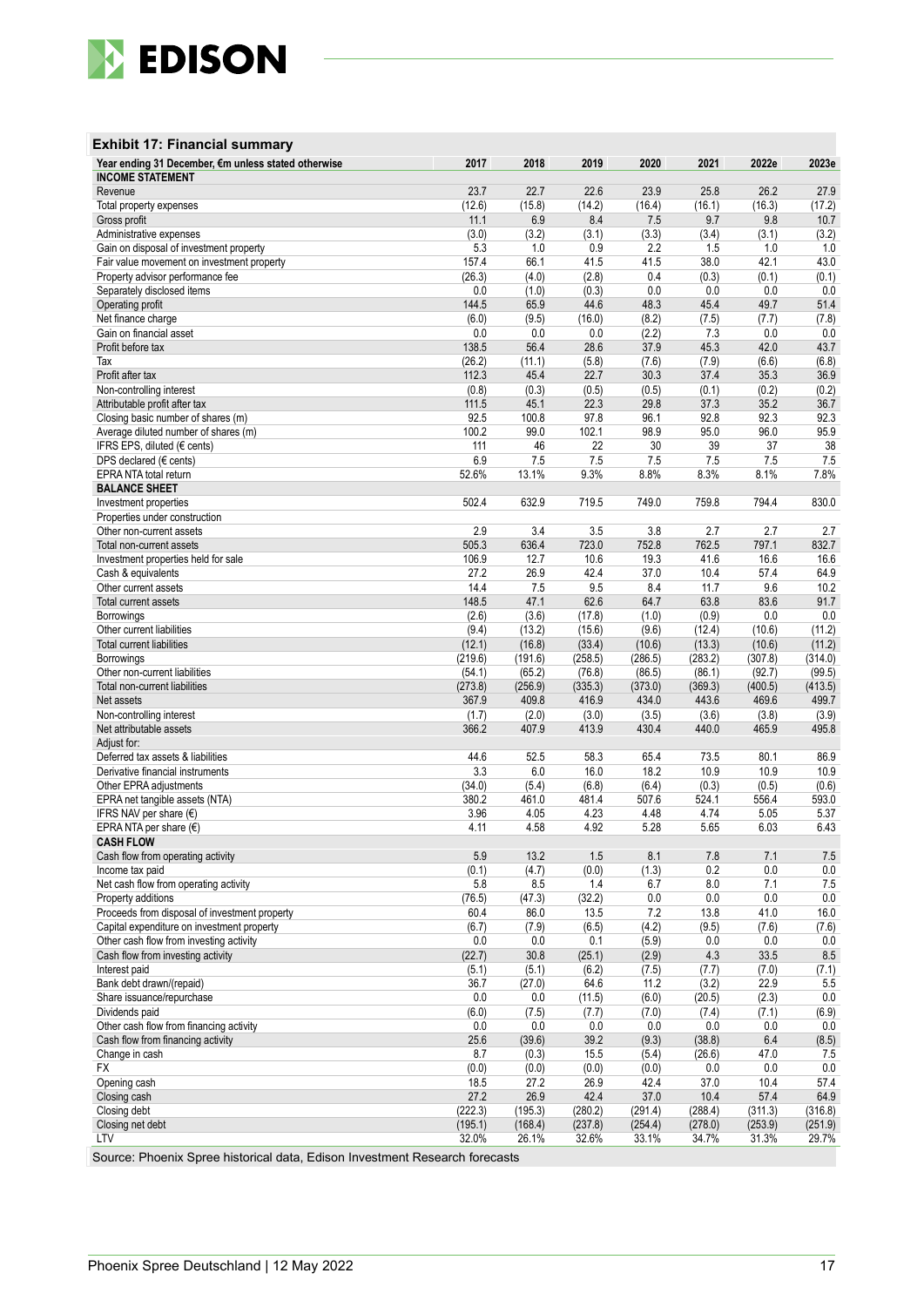

QSix Residential Royal Trust House, 54 Jermyn Street London SW1Y 6LX UK +44 20 3937 8760 info@phoenixspree.com www.pheonixspree.com

#### **Leadership team**

#### **Independent non-executive chairman: Robert Hingley CEO, QSix: Mike Hilton**

Robert Hingley has over 30 years' experience as a corporate finance adviser, retiring as a partner at Ondra Partners in 2017. He joined the Association of British Insurers as director, investment affairs in September 2012 and, following the merger of ABI's investment affairs with the Investment Management Association, acted as a consultant to the enlarged IMA until the end of 2014. From 2010 until January 2015, he was a managing director, and later senior adviser, at Lazard. He was previously director general of The Takeover Panel from December 2007, on secondment from Lexicon Partners, where he was vice chairman. Prior to joining Lexicon Partners in 2005, he was co-head of the Global Financial Institutions Group and head of German Investment Banking at Citigroup Global Capital Markets, which acquired the investment banking business of Schroders in 2000. He joined Schroders in 1985 after having qualified as a solicitor with Clifford Chance in 1984. He is chairman of Euroclear UK & International and The Law Debenture Corporation and a director of Marathon Asset Management.

Jörg joined QSix in 2015 as managing partner of QSix's German operations, which leads the asset management of Phoenix Spree Deutschland. Prior to joining QSix, Jörg was co-CEO for GSW Immobilien, Berlin's largest residential property company, where he played an integral part in the IPO of GSW in 2011 and its subsequent combination with Deutsche Wohnen in 2013. During his eight years at GSW, Jörg oversaw the growth of the business, including a number of capital raisings and the acquisition of more than 15,000 residential units. Jörg holds an 'Immobilienökonom' from the European Business School and is a fellow of The Royal Institute of Chartered Surveyors.

#### **Principal shareholders as at 30 March 20**

**Thames River Capital Bracebridge Capital** 



Mike is one of QSix's founding partners, focused on the firm's growth strategy and overseeing all aspects of the German residential business and Phoenix Spree Deutschland. Prior to founding QSix, Mike was managing director and European sector head at UBS where he worked closely with Matthew Northover, with whom he founded QSix in 2006. Mike also held roles at Charterhouse Bank and Dresdner Kleinwort Benson as an equity research analyst and LEK Partners within its corporate strategy division. Mike holds an MA in economics from Cambridge University.

#### **CEO, Germany, QSix: Jörg Schwagenscheidt Partner, head of public markets, QSix: Stuart Young**

Stuart joined QSix in 2014 and is largely responsible for raising capital within public markets and overseeing activities related to Phoenix Spree Deutschland. Stuart began his career at Ernst & Young and then spent over 20 years in investment banking, where he held senior equity research and marketing positions at Charterhouse Bank, Dresdner Kleinwort Benson, Citigroup and Barclays Capital and worked on a wide spectrum of IPOs, acquisitions, corporate restructurings and recapitalisations. Stuart holds a degree in accountancy and finance from the University of Glasgow.

| (%)  |
|------|
| 16.2 |
| 14.3 |